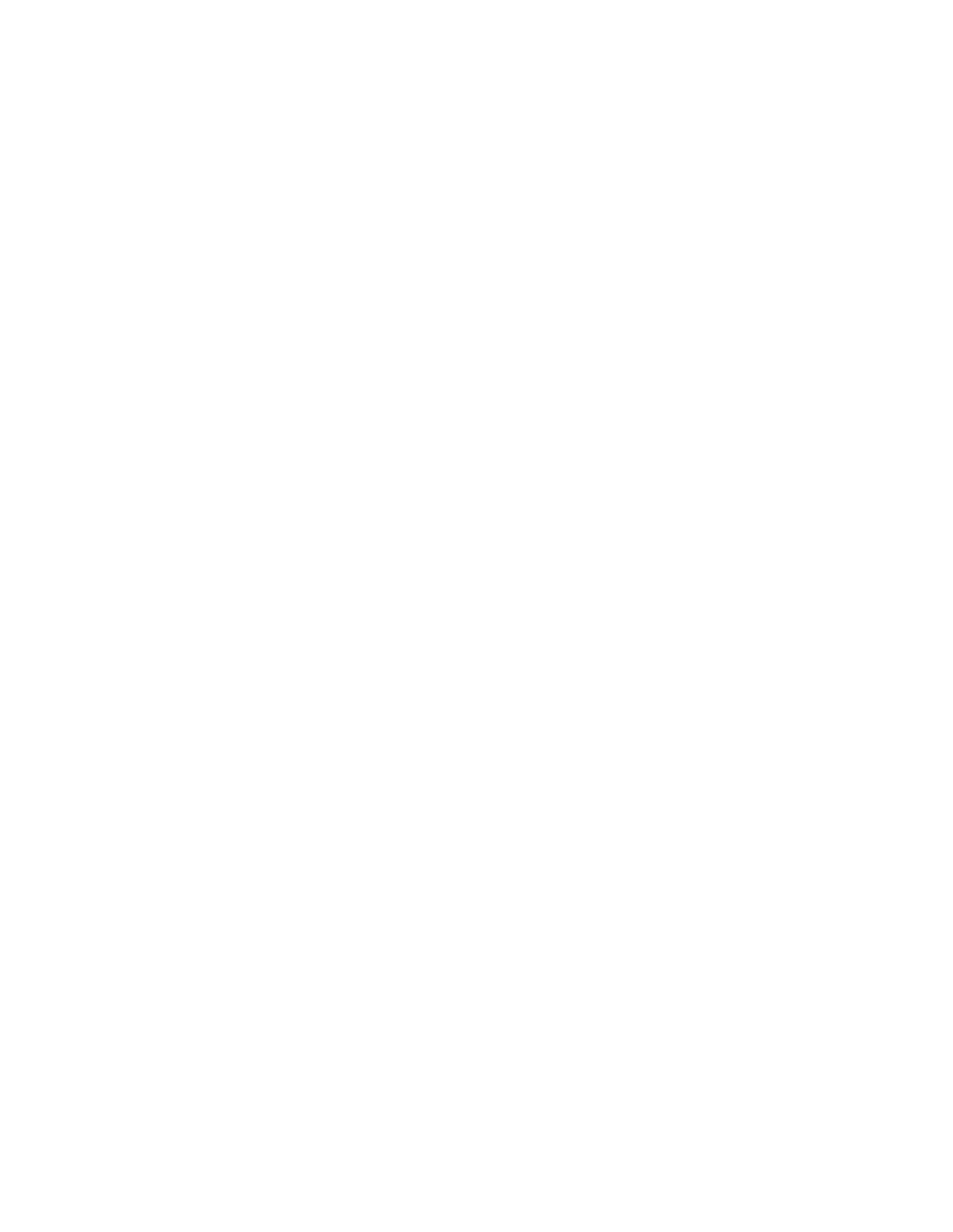This section discusses potential environmental impacts associated with public services that would serve the Project area. Public services include fire protection, law enforcement, schools, and parks and recreation.

# **5.11.1 FIRE PROTECTION AND EMERGENCY MEDICAL SERVICES**

# 5.11.1.1 FIRE PROTECTION AND EMERGENCY MEDICAL SERVICES EXISTING SETTING

# **Cosumnes Community Services District Fire Department**

Fire protection services in Elk Grove are provided by the Cosumnes Community Services District (CCSD). The CCSD provides emergency services such as fire suppression, emergency medical services, technical rescue, and arson and explosion investigations in a 157-square-mile service area covering Elk Grove, Galt, and a portion of unincorporated southern Sacramento County. The service area covers a population of approximately 160,000. The CCSD has more than 150 sworn personnel in its Operations Division and operates out of eight fire stations with eight engine companies, one ladder truck, six ambulances, and one command vehicle, as well as other specialized apparatus for specialized emergency circumstances (CCSD 2014a). The CCSD's fire stations are at the following locations:

- Fire Station 45, located at 229 5th Street in central Galt
- Fire Station 46, located at 1050 Walnut Avenue in northeast Galt
- Fire Station 71, located at 8760 Elk Grove Boulevard
- Fire Station 72, located at 10035 Atkins Drive in the East Franklin Specific Plan area
- Fire Station 73, located at 9607 Bond Road; this station provides fire and emergency medical services
- Fire Station 74, located at 6501 Laguna Park Drive
- Fire Station 75, located at 2300 Maritime Drive
- Fire Station 76, located at 8545 Sheldon Road

The nearest fire station to the Project area is Fire Station 73 located approximately 1.8 street miles to the north. In addition, two new fire stations are planned in the vicinity of the Project area, one within the Sterling Meadows project immediately east of the Project area, and one in the Laguna Ridge Specific Plan Area, northwest of the Project area.

# 5.11.1.2 FIRE PROTECTION AND EMERGENCY MEDICAL SERVICES REGULATORY FRAMEWORK

## **State**

## California Occupational Safety and Health Administration

In accordance with the California Code of Regulations, Title 8, Sections 1270 "Fire Prevention" and 6773 "Fire Protection and Fire Fighting Equipment," the California Occupational Safety and Health Administration (Cal/OSHA) has established minimum standards for fire suppression and emergency medical services. The standards include, but are not limited to, guidelines on the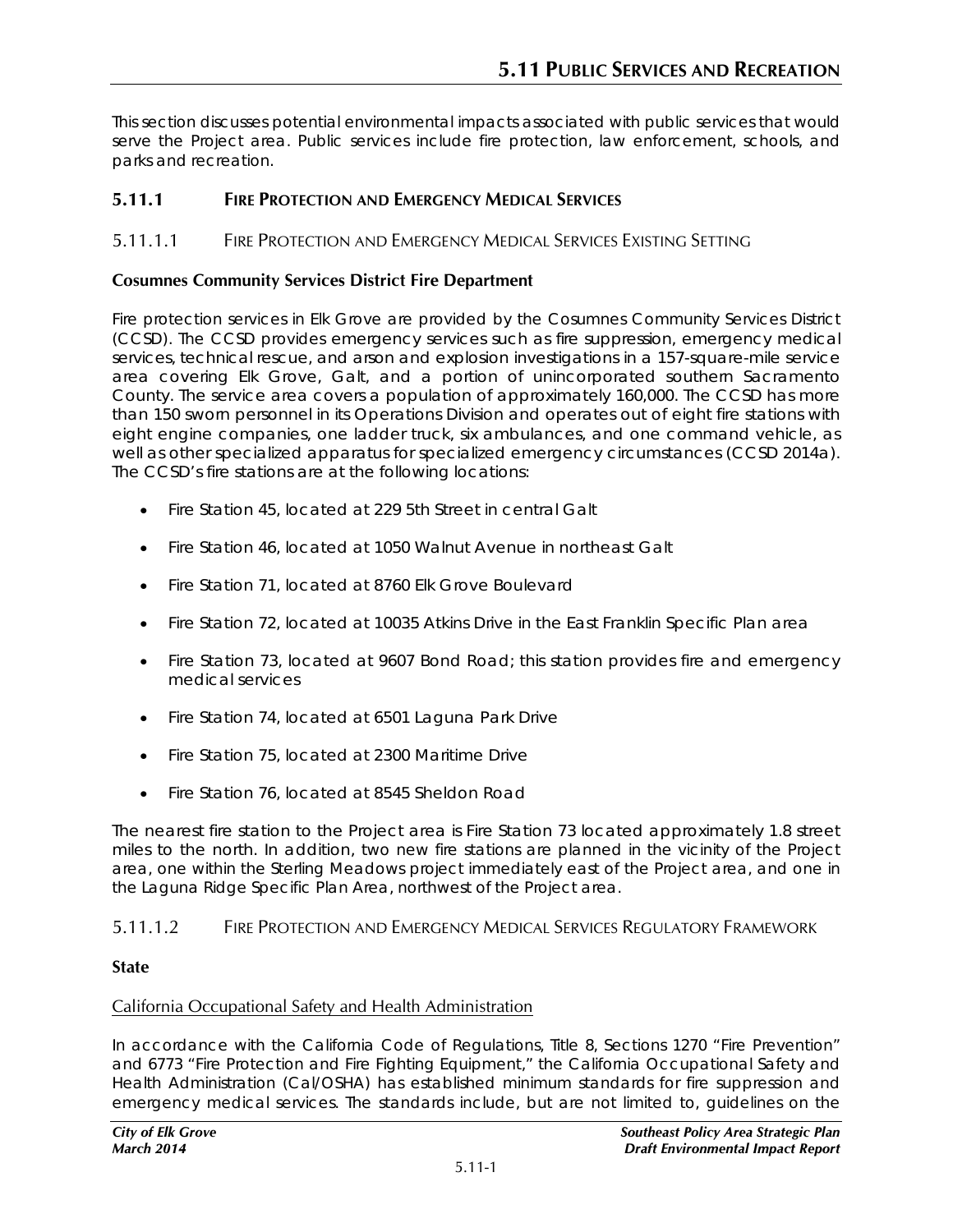handling of highly combustible materials, fire hose sizing requirements, restrictions on the use of compressed air, access roads, and the testing, maintenance, and use of all firefighting and emergency medical equipment.

# Uniform Fire Code

The Uniform Fire Code contains regulations relating to construction, maintenance, and use of buildings. Topics addressed in the code include fire department access, fire hydrants, automatic sprinkler systems, fire alarm systems, fire and explosion hazards safety, hazardous materials storage and use, provisions intended to protect and assist fire responders, industrial processes, and many other general and specialized fire-safety requirements for new and existing buildings and the surrounding premises. The code also contains specialized technical regulations related to fire and life safety.

# California Health and Safety Code

State fire regulations are set forth in Sections 13000 et seq. of the California Health and Safety Code, which includes regulations for building standards, fire protection and notification systems, fire protection devices such as extinguishers, smoke alarms, high-rise buildings, childcare facility standards, and fire suppression training.

# **Local**

# City of Elk Grove General Plan

The General Plan identifies specific policies regarding fire protection and emergency medical services. The following policies are applicable to the proposed Project:

- **"Policy PF-1** Except when prohibited by state law, the City shall require that sufficient capacity in all public services and facilities will be available on time to maintain desired service levels and avoid capacity shortages, traffic congestion, or other negative effects on safety and quality of life."
- **"Policy PF-7** The City shall require that water flow and pressure be provided at sufficient levels to meet domestic, commercial, industrial, and firefighting needs."
- **"Policy SA-32** Cooperate with the Cosumnes Community Services District (CCSD) Fire Department to reduce fire hazards, assist in fire suppression, and promote fire safety in Elk Grove."
- 5.11.1.3 FIRE PROTECTION AND EMERGENCY MEDICAL SERVICES IMPACTS AND MITIGATION **MEASURES**

## **Standards of Significance**

The impact analysis provided below is based on the following California Environmental Quality Act (CEQA) Guidelines Appendix G thresholds of significance. A public services impact with regard to fire protection is considered significant if implementation of the Project would result in the following: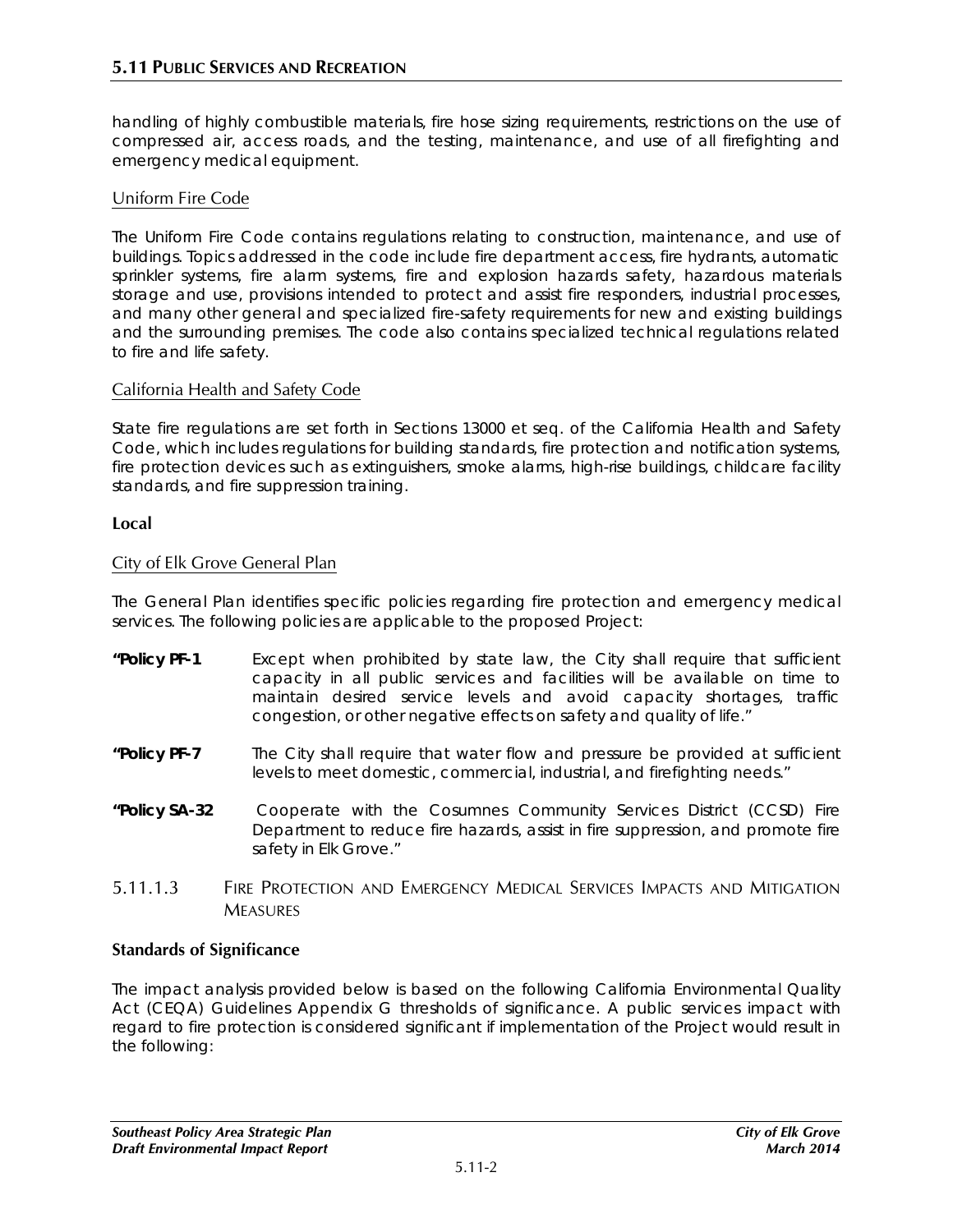1) Substantial adverse physical impacts associated with the provision of new or physically altered governmental facilities, need for new or physically altered governmental facilities, the construction of which could cause significant environmental impacts, in order to maintain acceptable service ratios, response times, or other performance objectives for fire protection.

#### **Methodology**

The following impact analysis is based on a review of the Project description and the City of Elk Grove General Plan, as well as discussions with CCSD Fire Department staff.

#### **Project Impacts and Mitigation Measures**

Fire Protection and Emergency Medical Services

**Impact 5.11.1.1** Implementation of the proposed Project would increase demand for fire protection services, which could trigger the need for additional fire stations, the construction of which could result in impacts on the physical environment. This impact would be **less than significant**.

As the Project area develops, the demand for fire protection and emergency medical services would increase. Due to the significant increase in residents and jobs the proposed Project would generate, the CCSD Fire Department would need to hire additional firefighters and emergency medical personnel to accommodate the increased demand for services. The environmental impacts associated with this increase in jobs are evaluated in Sections 5.1 through 5.13 of this Draft EIR.

Two new fire stations are planned in the vicinity of the Project area, one within the Sterling Meadows project immediately east of the Project area, and one in the Laguna Ridge project northwest of the Project area. These planned fire stations, in addition to the City's existing stations, are anticipated to be sufficient to provide adequate fire protection and emergency medical services to the Project area. Therefore, no land within the Project area has been designated as Public, which could accommodate a new fire station. However, if it is determined in the future that a new fire station is required, the new station would take the place of another planned developed use within the Project area, and the environmental impacts associated with its development would be evaluated in Sections 5.1 through 5.13 of this Draft EIR. If a new fire station is determined to be needed in an off-site location, additional environmental analysis of that location would be needed.

The CCSD Fire Department receives its funding through property taxes, fees for service, and grant funding and therefore has the ability to fund expanded services when needed. In addition, all new development projects would be required to pay fire protection development fees to fund additional facilities and equipment. These funds would help to pay for all costs associated with the development of a new fire station, if needed, including any needed environmental analysis. Fee programs are regularly evaluated and updated, consistent with Elk Grove General Plan Policy PF-21, to ensure that adequate service levels are maintained. Physical impacts associated with the provision of fire and emergency medical services would be **less than significant**.

#### Mitigation Measures

None required.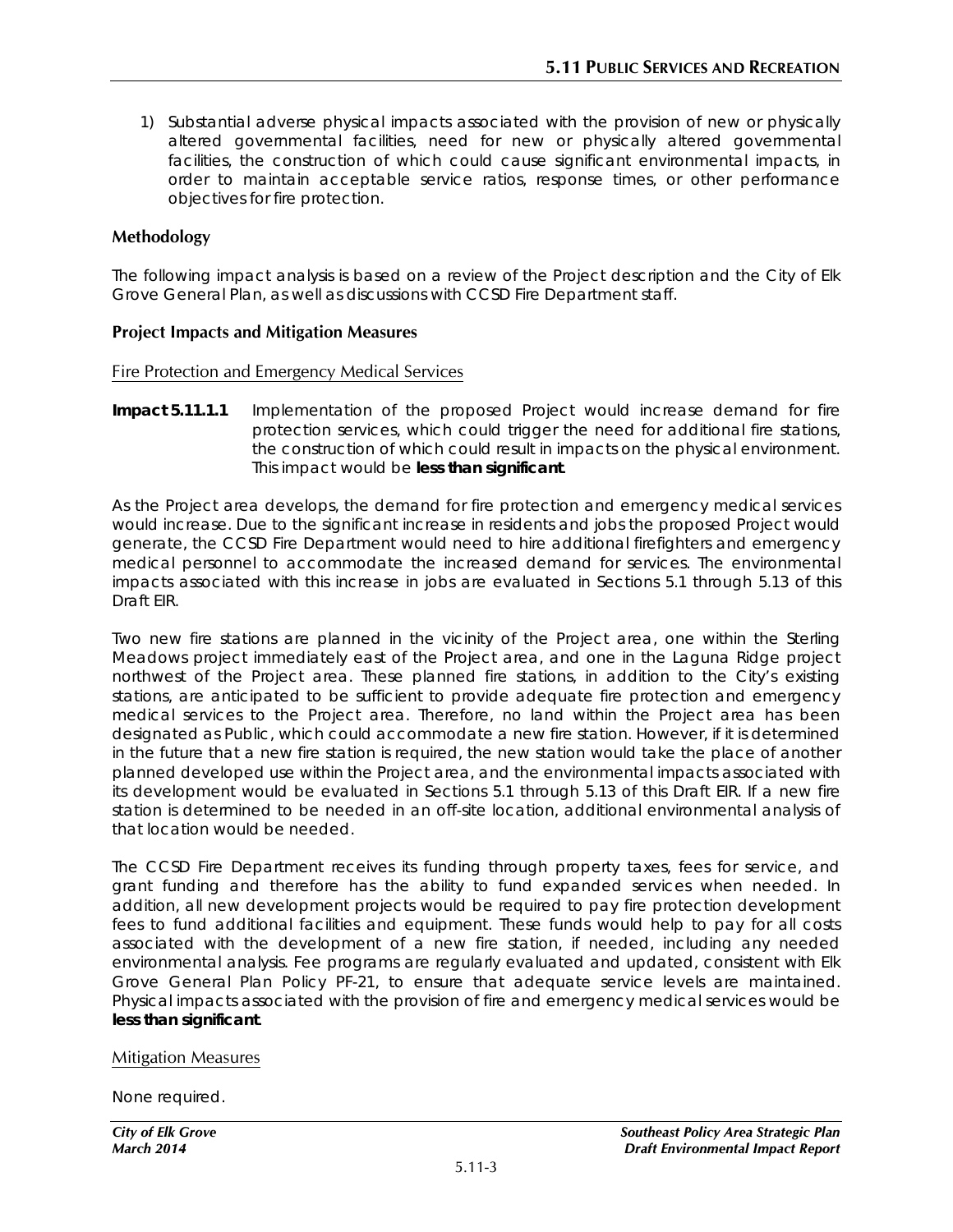5.11.1.4 FIRE PROTECTION AND EMERGENCY MEDICAL SERVICES CUMULATIVE SETTING, IMPACTS, AND MITIGATION MEASURES

# **Cumulative Setting**

The cumulative setting for fire and emergency medical services includes all approved, proposed, and reasonably foreseeable development projects in the service area of the CCSD Fire Department.

#### **Cumulative Impacts and Mitigation Measures**

#### Cumulative Impacts to Fire Protection and Emergency Medical Services

**Impact 5.11.1.2** Implementation of the proposed Project, in combination with other development within the CCSD's service area, would increase demand for fire protection and emergency medical services. This impact would be **less than cumulatively considerable**.

The proposed Project, in combination with other proposed, approved, and reasonably foreseeable development in the CCSD service area, would contribute to a cumulative increase in the demand for fire protection and emergency medical services. Funding from property taxes, development impact fees, and other alternative sources of funding would provide sufficient resources to expand the department's staff, equipment, and facilities to accommodate future growth within its service area. Therefore, the proposed Project's contribution to this impact would be **less than cumulatively considerable**.

#### Mitigation Measures

None required.

# **5.11.2 LAW ENFORCEMENT**

## 5.11.2.1 LAW ENFORCEMENT EXISTING SETTING

## **City of Elk Grove Police Department**

The City of Elk Grove Police Department (EGPD) was formed in conjunction with the City's incorporation in July 2000 and operated as a full-service law enforcement agency through the Sacramento County Sheriff's Department. The City created its independent police department on October 28, 2006. The service boundaries of the EGPD are contiguous with the City limits. The EGPD provides all law enforcement services including responding to all crimerelated events, handling all traffic-related issues, and providing community services to the citizens of Elk Grove.

The EGPD operates primarily out of two facilities located in the City Hall complex at 8380 and 8400 Laguna Palms Way, less than 2 miles northwest of the Project area. The EGPD provides the full range of public safety services for the City. Patrol personnel handle calls for service from residents, businesses, and visitors. The EGPD has a total staff of 209.5 including 130.5 sworn police officers and 79 non-sworn management, administrative, and technical positions (City of Elk Grove 2013, p. 51). The EGPD responded to 100,966 emergency and nonemergency calls for service in 2012 (City of Elk Grove 2013, p. 83).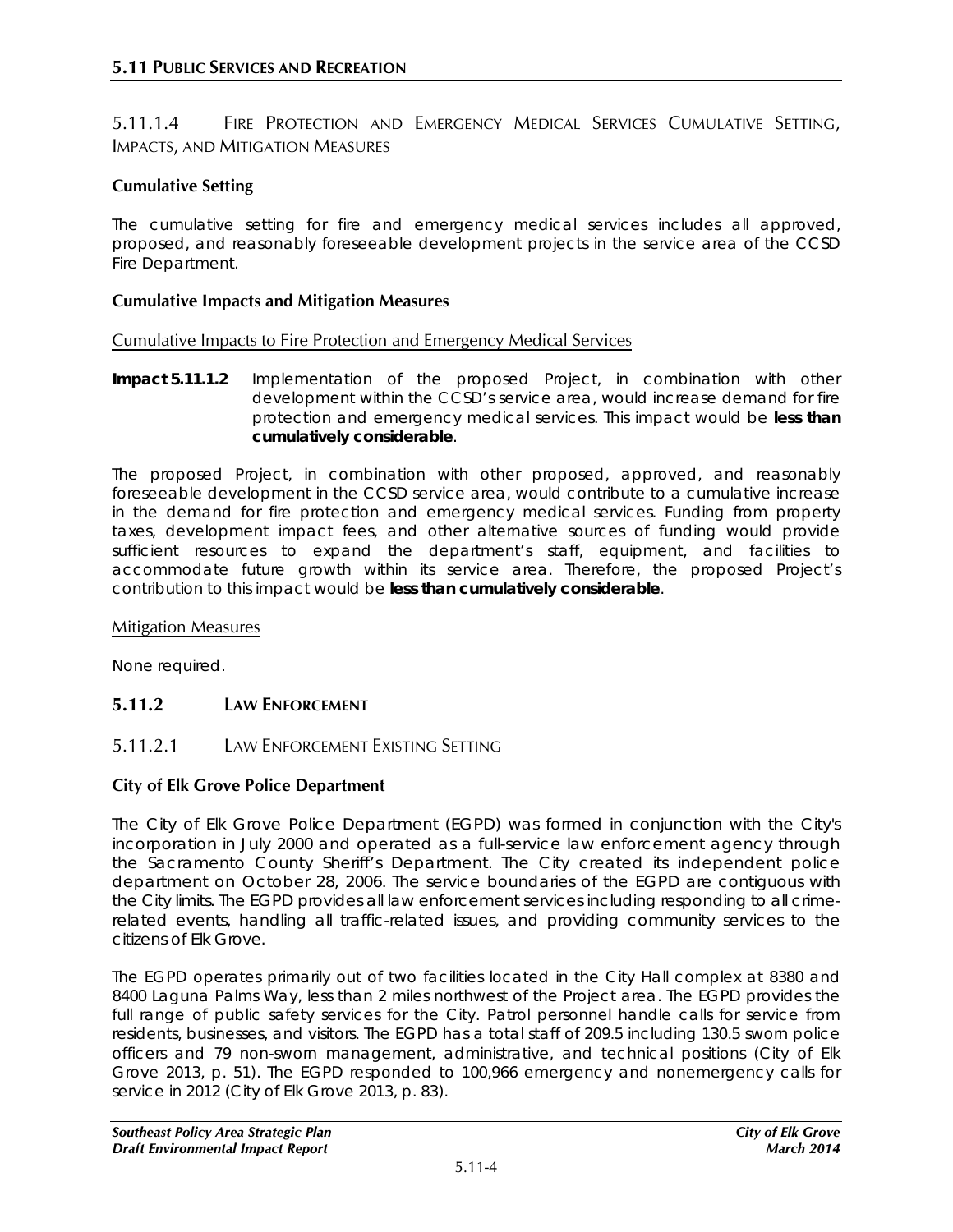EGPD response time varies based on the type of call, essentially fluctuating by call priority. In 2013, the department responded to approximately 50 percent of priority 1 calls within 5 minutes (City of Elk Grove 2013, p. 59).

# **California Highway Patrol**

The California Highway Patrol (CHP) provides traffic regulation enforcement, emergency accident management, and service and assistance on State roadways, as well as traffic regulation enforcement for the City of Elk Grove, from its station located at 6 Massie Court, near the interchange of Mack Road and State Route (SR) 99. The CHP patrols all of Sacramento County south of the American River, which includes Interstate 5 (I-5) and SR 99 (City of Elk Grove 2003a, p. 11-6).

# 5.11.2.2 LAW ENFORCEMENT REGULATORY FRAMEWORK

## **Local**

## Elk Grove General Plan

The following policies from the City of Elk Grove Draft General Plan apply to law enforcement.

- **"Policy PF-1:** Except when prohibited by state law, the City shall require that sufficient capacity in all public services and facilities will be available on time to maintain desired service levels and avoid capacity shortages, traffic congestion, or other negative effects on safety and quality of life."
- **"Policy SA-26:** Design neighborhoods and buildings in a manner that prevents crime and provides security and safety for people and property when feasible."
- **"Policy SA-27:** Encourage the use of Crime Prevention Through Environmental Design (CPTED) principles in the design of development projects and buildings."
- 5.11.2.3 LAW ENFORCEMENT IMPACTS AND MITIGATION MEASURES

## **Standards of Significance**

The impact analysis provided below is based on the following CEQA Guidelines Appendix G thresholds of significance. A public services impact with regard to law enforcement is considered significant if implementation of the project would result in the following:

1) Substantial adverse physical impacts associated with the provision of new or physically altered governmental facilities, need for new or physically altered governmental facilities, the construction of which could cause significant environmental impacts, in order to maintain acceptable service ratios, response times, or other performance objectives for police protection.

## **Methodology**

The following impact analysis is based on consultation with the Elk Grove Police Department as well as review of the Flk Grove General Plan.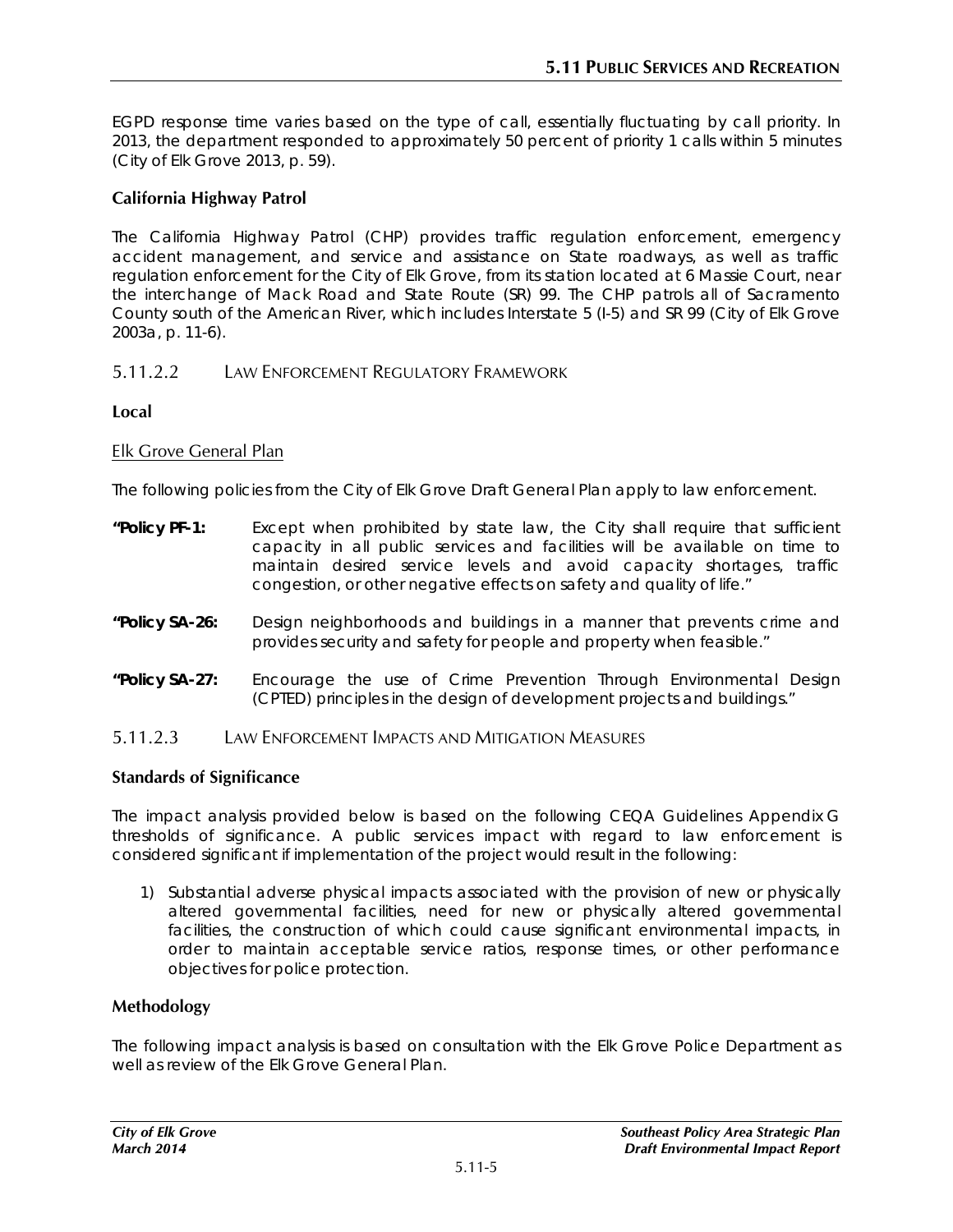## **Project Impacts and Mitigation Measures**

#### Impacts to Police Protection Services

**Impact 5.11.2.1** Implementation of the proposed Project would increase demand for law enforcement services, which could trigger the need for additional law enforcement personnel, equipment, and facilities, the construction of which could result in impacts on the physical environment. This impact would be **less than significant**.

Development of the Project area would substantially increase the number of residents and jobs in the City, which would increase demand for law enforcement services. The EGPD would need to hire additional officers and administrative staff to accommodate the increased demand for services. The environmental impacts associated with an increase in jobs in the Project area are evaluated in Sections 5.1 through 5.13 of this Draft EIR.

The EGPD operates out of a centralized facility at the City Hall complex and does not currently use any other facilities such as substations. Therefore, no new law enforcement facilities would be needed to serve the Project area.

Similar to funding for the CCSD, new staff and equipment that would be necessary to provide additional law enforcement services would be funded by development impact fees that would be paid by all developed uses within the Project area, as well as by the ongoing payment of property taxes. Fee programs are regularly evaluated and updated, consistent with Elk Grove General Plan Policy PF-21, to ensure that adequate service levels are maintained. Therefore, this impact would be **less than significant**.

#### Mitigation Measures

None required.

## 5.11.2.4 LAW ENFORCEMENT CUMULATIVE SETTING, IMPACTS, AND MITIGATION MEASURES

## **Cumulative Setting**

The cumulative setting for law enforcement services includes all approved, proposed, and reasonably foreseeable development projects in the City of Elk Grove.

## **Cumulative Impacts and Mitigation Measures**

## Cumulative Law Enforcement Impacts

**Impact 5.11.2.2** Implementation of the proposed Project, in combination with other development within the City of Elk Grove, would increase demand for law enforcement services. This impact would be **less than cumulatively considerable**.

The proposed Project, in combination with other proposed, approved, and reasonably foreseeable development in the City, would contribute to a cumulative increase in the demand for law enforcement services. Funding from property taxes, development impact fees, and other alternative sources of funding would provide sufficient resources to expand the EGPD's staff and equipment to accommodate future growth in the City. As described under Impact 3.13.2.1, the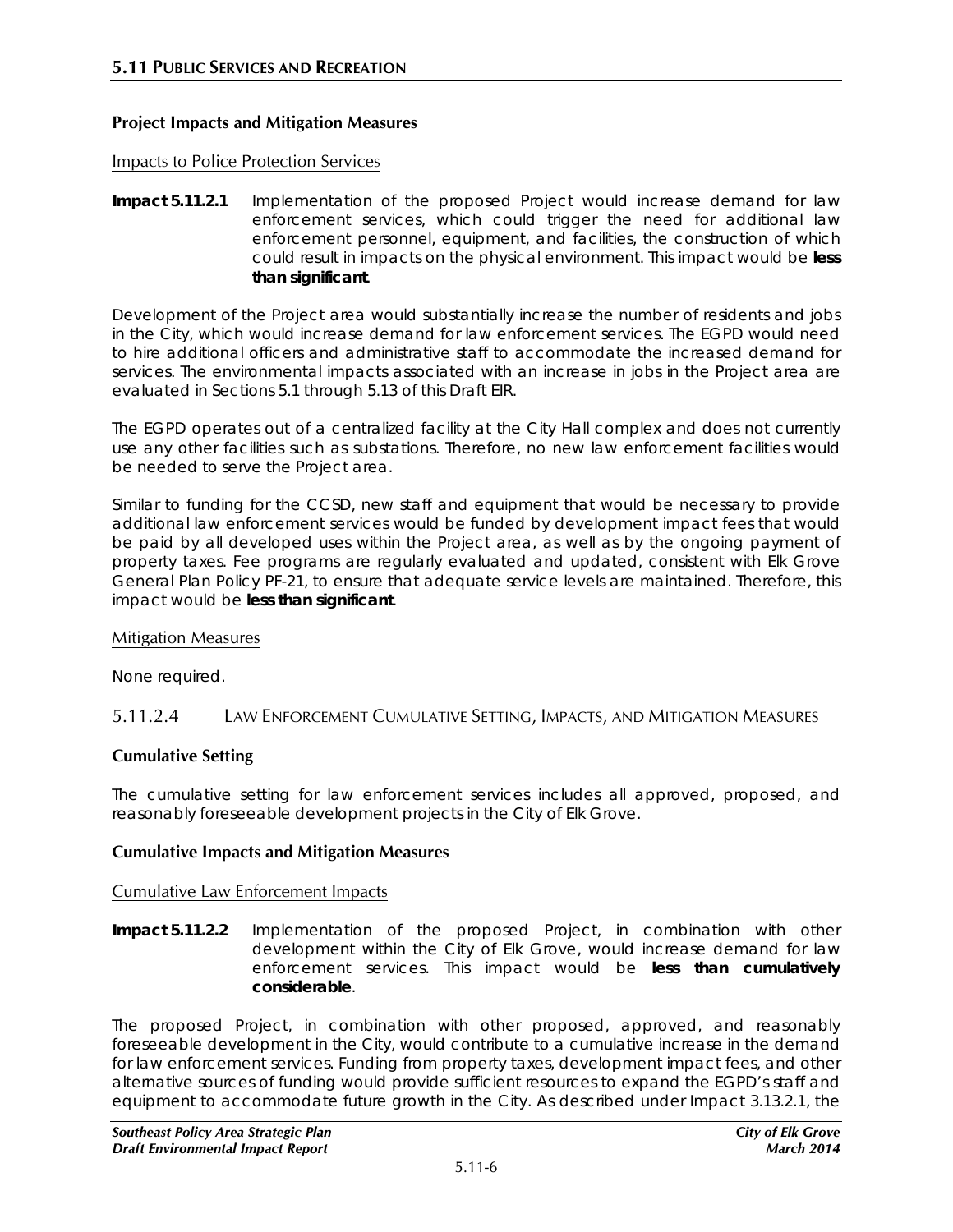EGPD operates from a centralized facility at the City Hall complex and would not require any new facilities, such as substations, as the City develops. Therefore, this impact would be less than significant, and the proposed Project's contribution to this impact would be **less than cumulatively considerable**.

#### Mitigation Measures

None required.

# **5.11.3 PUBLIC SCHOOLS**

## 5.11.3.1 PUBLIC SCHOOLS EXISTING SETTING

The City of Elk Grove is located within the service area of the Elk Grove Unified School District (EGUSD). The EGUSD covers 320 square miles and is the fifth largest school district in California and the largest in Northern California (EGUSD 2014). The EGUSD boundaries encompass the entire City of Elk Grove, portions of the cities of Sacramento and Rancho Cordova, and most of southern Sacramento County. Currently, the district provides education to over 62,000 students and operates 64 schools: 39 elementary schools, 9 middle schools, 9 high schools, 4 alternative education schools, 1 adult school, and 1 charter school (EGUSD 2014).

Students currently living in the Project area attend Franklin Elementary School for grades K–6, Elizabeth Pinkerton Middle School for grades 7–8, and Cosumnes Oak High School for grades 9– 12. Elizabeth Pinkerton Middle School and Cosumnes Oaks High School are both newly constructed schools built in an area planned for future development, whereas Franklin Elementary School is an older, rural school.

Franklin Elementary School is located approximately 2 miles west of the Project area in the unincorporated community of Franklin and had an enrollment of 674 students for the 2012–2013 school year. Elizabeth Pinkerton Middle School is located approximately 0.25 mile north of the plan area on Whitelock Parkway and had an enrollment of 936 students in 2012–2013. Cosumnes Oaks High School is located directly north of Elizabeth Pinkerton Middle School, approximately 0.5 mile north of the Project area. The 2012–2013 school enrollment at the high school was 1,822 students. (CDE 2014)

## 5.11.3.2 PUBLIC SCHOOLS REGULATORY FRAMEWORK

#### **State**

## Leroy F. Greene School Facilities Act of 1998 (SB 50)

California voters approved Proposition 1A in November of 1998. Proposition 1A authorized \$9.2 billion in state general obligation bonds for the financing of school facilities. Proposition 1A's companion legislation (Chapter 407, Statutes of 1998, SB 50) went into effect upon the measure's approval. SB 50 significantly altered the system of fees that can be placed on new development in order to pay for the construction of school facilities. Prior to the passage of Proposition 1A, school districts were limited in the amount of school facility developer fees they could charge. Also, as a result of the Mira, Hart, and Murietta decisions made in the years preceding the passage of Proposition 1A, cities and counties were able to impose additional school facility fees on development as a condition of obtaining land use approval. Senate Bill (SB) 50 and Proposition 1A provided a comprehensive school facilities financing and reform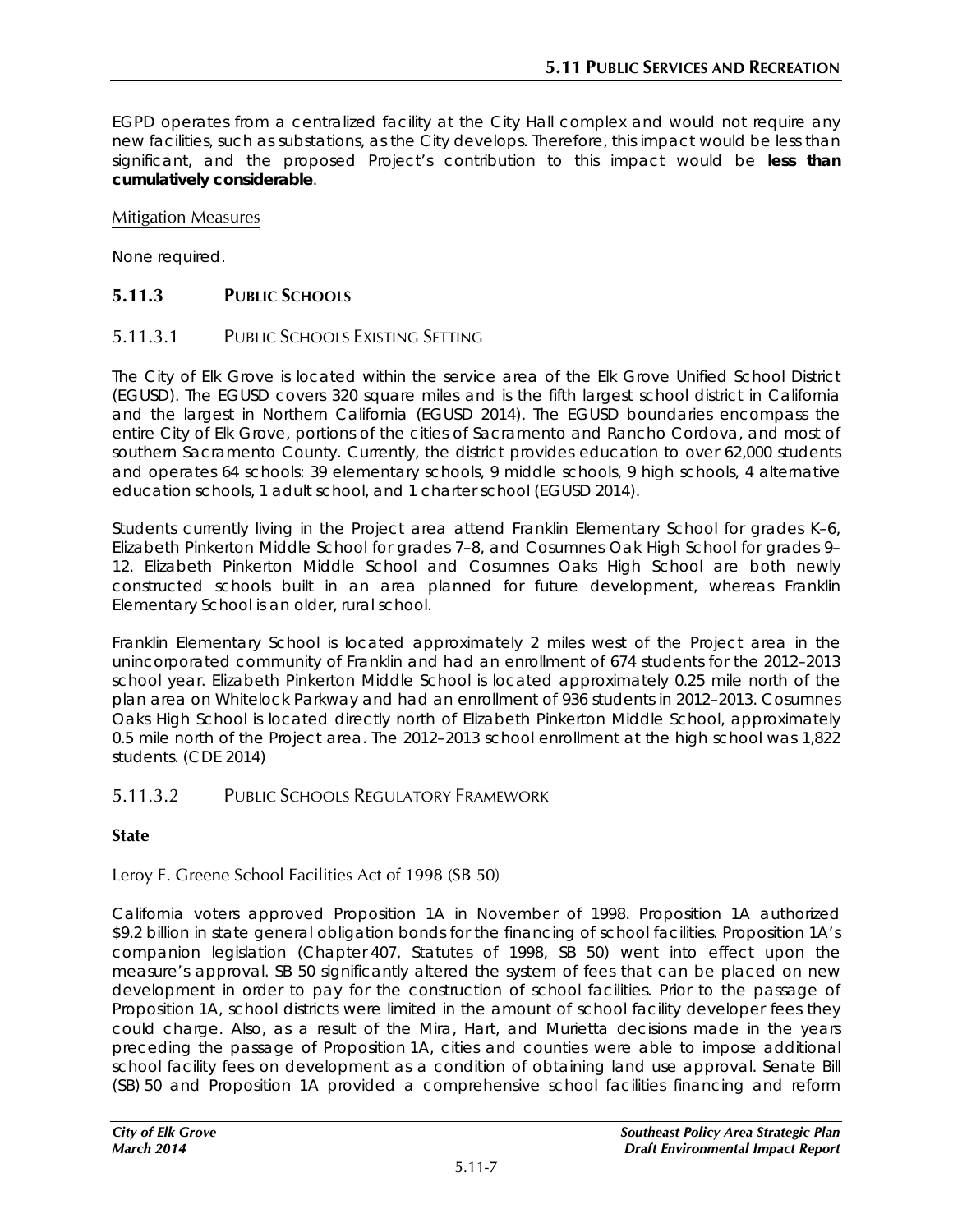program by authorizing the \$9.2 billion school facilities bond issue, school construction cost containment provisions, and an eight-year suspension of the Mira, Hart, and Murrieta court cases. SB 50 created different levels of developer fees and prohibited local agencies from denying either legislative or adjudicative land use approvals on the basis that school facilities are inadequate. They also reinstated the school facility fee cap for legislative actions, which is adjusted biannually in January. According to Government Code Section 65996, the development fees authorized by SB 50 are deemed to be full and complete school facilities mitigation. These provisions were in effect until 2006 and will remain in place as long as subsequent state bonds are approved and available.

The three levels of developer fees established by SB 50 are described below.

- 1) Level 1 fees are base statutory fees. As of January 30, 2008, the maximum assessment for fees was \$2.97 per square foot of residential development and \$0.47 per square foot of commercial/industrial development.
- 2) Level 2 fees allow the school district to impose developer fees above the statutory levels, up to 50 percent of certain costs under designated circumstances. The state would match the 50 percent funding if funds are available.
- 3) Level 3 fees apply if the state runs out of bond funds after 2006, allowing the school district to impose 100 percent of the cost of the school facility or mitigation minus any local dedicated school monies.

In order to levy the alternate (Level 2) fee and qualify for 50 percent State-matching funds, a school district must prepare and adopt a School Facilities Needs Analysis, apply and be eligible for State funding, and satisfy specified criteria. The ability of a city or county to impose fees is limited to the statutory and potential additional charges allowed by the act, as described above.

## **City of Elk Grove General Plan**

The following City of Elk Grove General Plan policies are relevant to public schools. The final authority for interpretation of these policy statements and determination of the project's consistency rests with the City Council.

- **"Policy PF-16:** Specific plans shall identify all existing and planned school sites and should include guidelines and conceptual examples for incorporating new schools into overall neighborhood design."
- **"Policy PF-17:** While recognizing that school siting and development are not within the jurisdiction of the City to control, the City strongly encourages the School District to consider the following criteria:
	- Traffic impacts on nearby roadways are addressed and mitigated to meet City standards for level of service.
	- Schools should serve as a focal point of neighborhood activity and be interrelated with churches, parks, greenways and off-street paths whenever possible.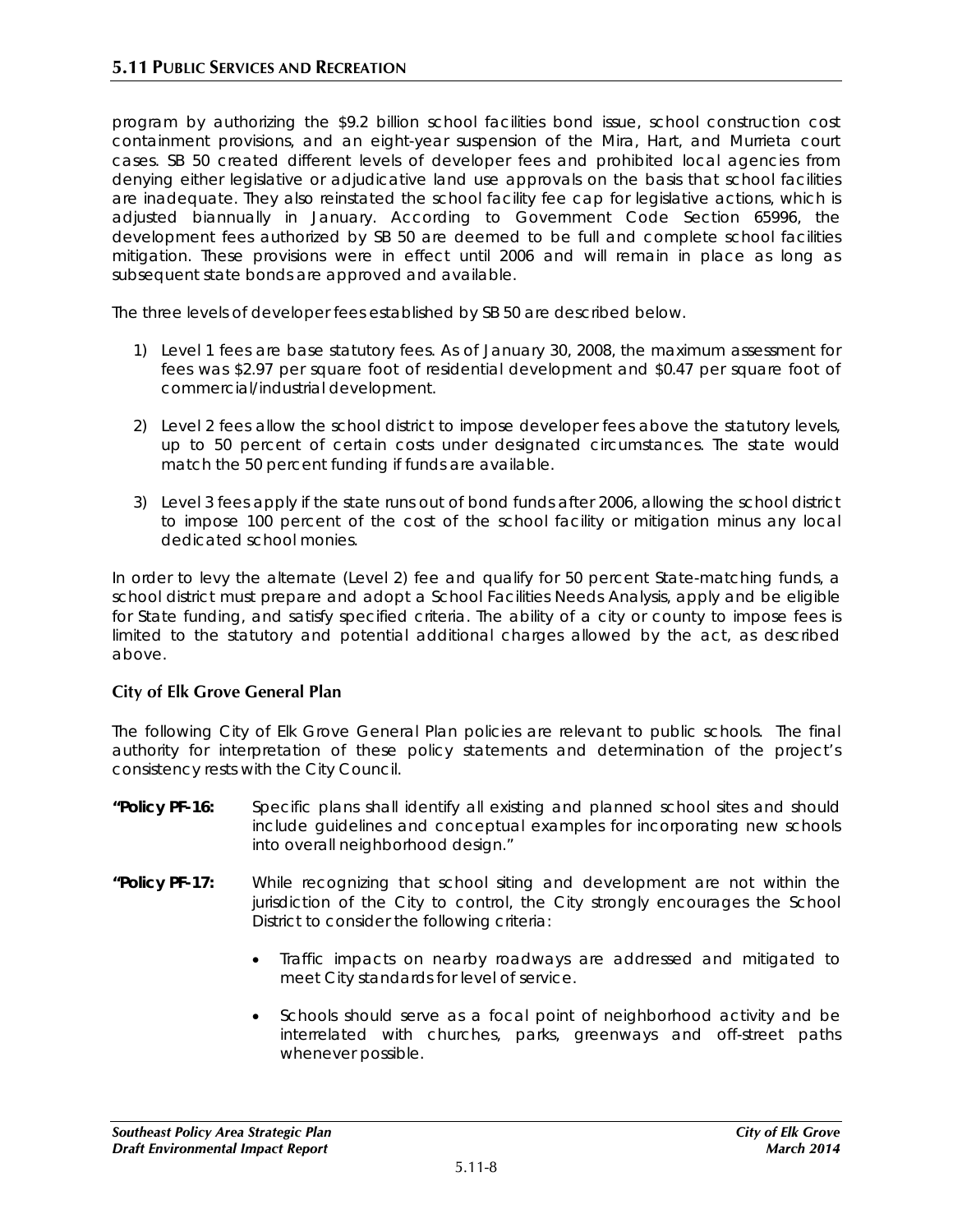- Almost all residences will be within walking distance of a school (one mile or less) and all residences are within two miles of a school whenever possible.
- New schools are adjacent to neighborhood and community parks whenever possible and designed to promote joint use of appropriate facilities.
- New schools should link with trails, bikeways, and pedestrian paths wherever possible."
- **"Policy PF-18:** The City supports state legislative efforts to secure additional state funding for school construction and ensure maintenance of local district priorities for funds in the state school bond program."

## **Elk Grove Unified School District Funding**

The Elk Grove Unified School District (EGUSD) operations are primarily funded through local property tax revenue that is first accrued in a common statewide pool, and then allocated to each school district on the basis of average daily attendance. State law also permits the charging of development fees to assist the EGUSD in funding capital acquisition and improvements to programs for school facilities, based on documented justification that residential and non-residential development projects generate students. The EGUSD School Facilities Needs Analysis (December 1999) provides this justification and allows the imposition of fees that can be adjusted periodically, consistent with SB 50. Developer fees, as adjusted by the school board on March 17, 2003, are \$3.43 per square foot of residential space and \$0.33 per square foot of commercial/industrial space.

The District also collects a special Mello-Roos tax, with the taxes applied at various stages during project review and development. The project site is presently charged the lowest rate, which is applied to agricultural land containing residential structures established prior to 1987. Land which is rezoned to commercial uses is charged at the rate of \$72 per 1/3 acre at the time Council approval is given to a rezone.

# 5.11.3.3 PUBLIC SCHOOLS IMPACTS AND MITIGATION MEASURES

## **Standards of Significance**

The impact analysis provided below is based on the following CEQA Guidelines Appendix G thresholds of significance. A public services impact with regard to public schools is considered significant if implementation of the project would result in the following:

1) Substantial adverse physical impacts associated with the provision of new or physically altered governmental facilities, need for new or physically altered governmental facilities, the construction of which could cause significant environmental impacts, in order to maintain acceptable service ratios, response times, or other performance objectives for schools.

## **Methodology**

Evaluation of potential public school impacts was based on student generation calculations provided by City planning staff, which were developed in consultation with EGUSD staff.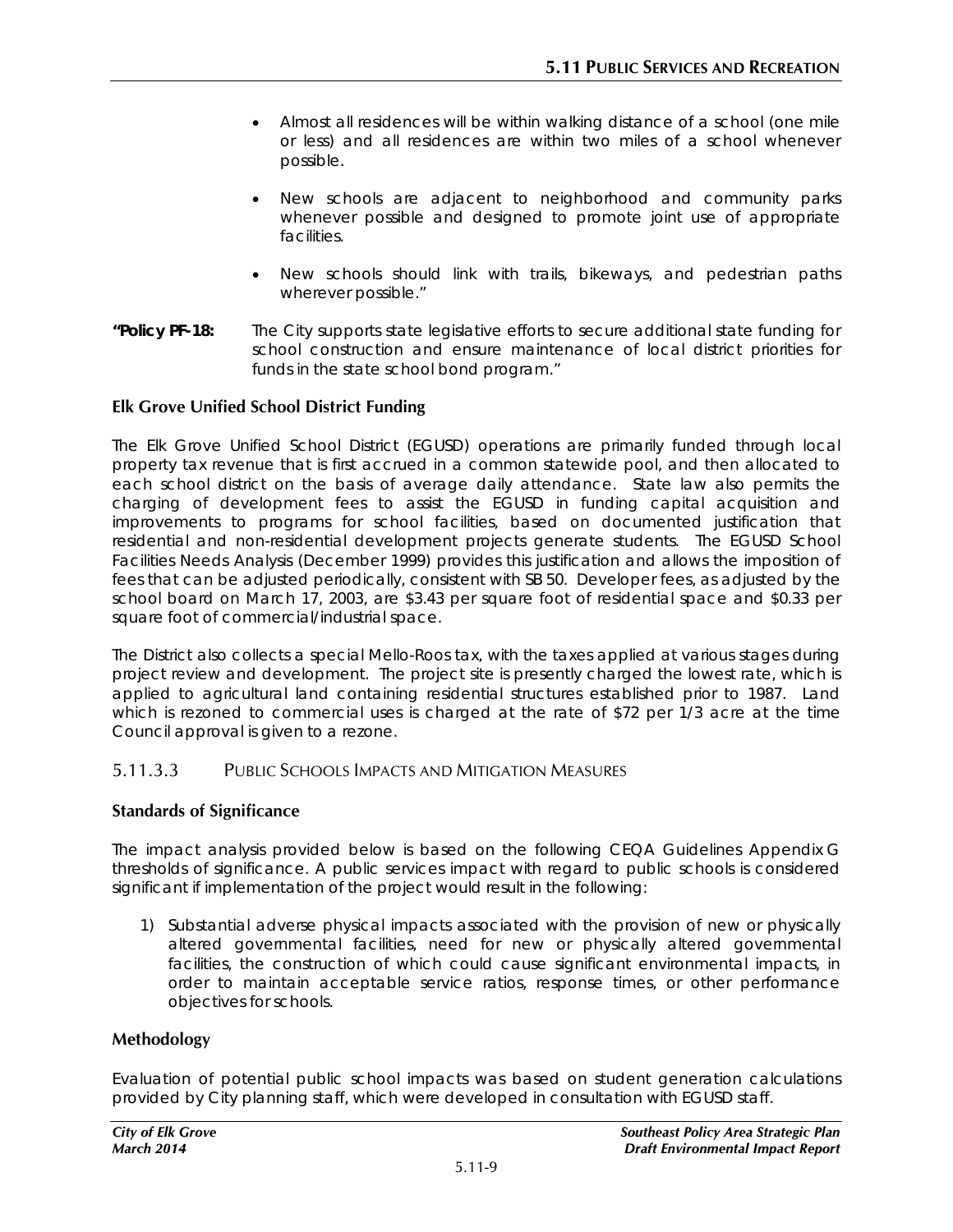# Project Impacts and Mitigation Measures

# **Public School Facilities**

**Impact 5.11.3.1** Implementation of the proposed Project would result in the generation of school-aged children requiring the construction of new public school facilities, the construction of which could have impacts on the physical environment. This impact would be **less than significant**.

With the development of 4,790 new homes within the Project area, a substantial number of school-aged children would move to the area, which would trigger the need for additional public schools. City planning staff worked with the EGUSD to determine the number of students who would likely be generated by the proposed Project, as well as the number of schools that would need to be constructed to meet the demand for public schools. Based on these student generation calculations, the proposed Project would be likely to generate a total of 3,011 school-aged children, including 1,711 kindergarten through sixth grade (K–6) students; 463 seventh through eighth grade students; and 926 ninth through twelfth grade students.

The proposed Project provides for three elementary (K–6) schools within the Project area. Each elementary school would have capacity for 850 students, for a total capacity of 2,550 students. This is adequate to meet the demand generated by the Project's K–6 students, which would only require the development of two elementary schools. The additional elementary school would provide additional capacity for K–6 students generated by other projects in the surrounding areas that do not provide enough school sites.

The proposed Project does not include the development of any middle schools or high schools. These students would need to attend public schools at campuses located outside of the Project area. The Project area is currently located within the service boundaries of Elizabeth Pinkerton Middle School and Cosumnes Oaks High School (EGUSD 2011), but it should be noted that school attendance boundaries may change, so other schools may eventually provide school services, including new schools. Due to the number of students that would be generated by the proposed Project, it is possible that adding these students to any existing school could exceed a school's capacity. As mentioned above, school attendance boundaries may change and are often adjusted to accommodate school capacities.

However, the proposed Project alone would not trigger the need for additional middle or high school facilities, and exceeding school capacity would not be considered a physical impact under CEQA. California Government Code Section 65995(h) states that "the payment or satisfaction of a fee, charge or other requirement levied or imposed...[is] deemed to be full and complete mitigation of the impacts of any legislative or adjudicative act, or both, involving, but not limited to, the planning, use, or development of real property, or any change in governmental organization or reorganization as defined in Section 56021 or 56073, on the provision of adequate school facilities." All residential development within the Project area would be subject to the EGUSD residential fee in place at the time an application is submitted for a building permit. Under CEQA, payment of EGUSD residential development fees is considered to mitigate the need for school facilities generated by Project implementation. Therefore, anticipated impacts to schools would be **less than significant**.

## Mitigation Measures

None required.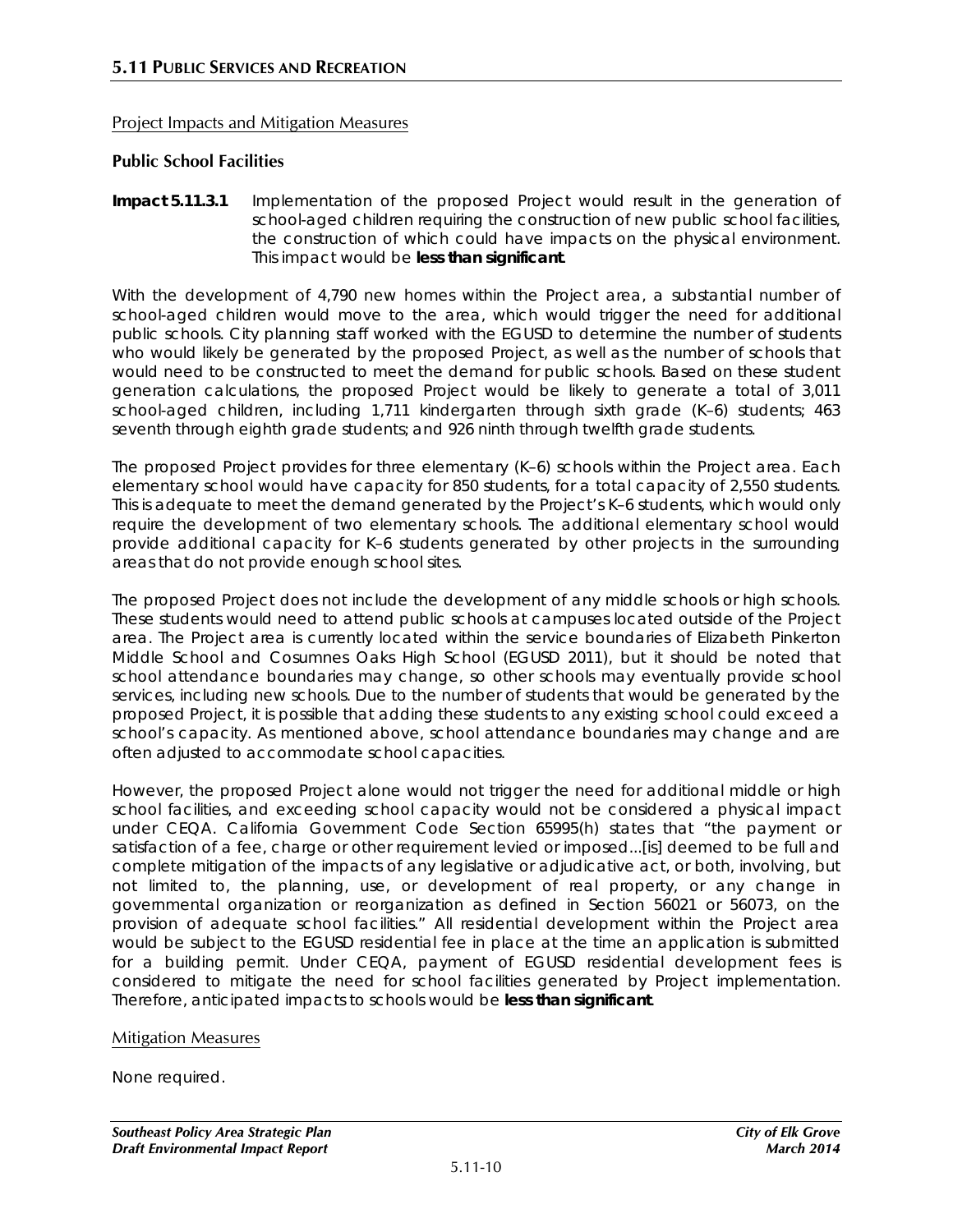# 5.11.3.4 PUBLIC SCHOOLS CUMULATIVE SETTING, IMPACTS, AND MITIGATION MEASURES

## **Cumulative Setting**

The cumulative setting for the proposed Project is the service area of the EGUSD. Recently approved and proposed projects, and any other reasonably foreseeable development envisioned by the City of Elk Grove General Plan and surrounding areas in the district, constitute the cumulative setting for schools.

#### **Cumulative Impacts and Mitigation Measures**

#### Cumulative Public School Impacts

**Impact 5.11.3.2** Implementation of the proposed Project, in combination with other development in the EGUSD service area, would result in the generation of additional students. Each project would be required to pay development fees on a project-by-project basis, which would fund school facility construction. This impact would be **less than cumulatively considerable**.

The proposed Project, in combination with other planned and approved projects in the EGUSD service area, would cumulatively increase student population in the district. While some development projects would include school sites, providing new school sites would result in cumulative environmental impacts on traffic congestion, noise, potential loss of habitat, water, solid waste, etc. The environmental impacts associated with the development of future school sites would be evaluated individually by the EGUSD for project-specific and cumulative impacts as required by the State Board of Education and CEQA.

Per California Government Code Section 65996, the adoption of all or some combination of Mello-Roos taxes and SB 50 funding fully mitigates the potential cumulative impacts on school and related facilities. Funding is currently available from statewide school bonds as discussed in the Regulatory Framework subsection above. The existing funding mechanisms, bond measures within the school district, and compliance with Elk Grove General Plan policies would reduce cumulative impacts on school facilities. Therefore, this impact would be less than significant, and the proposed Project's contribution to this impact would be **less than cumulatively considerable**.

#### Mitigation Measures

None required.

# **5.11.4 PARKS AND RECREATION**

## 5.11.4.1 PARKS AND RECREATION EXISTING SETTING

## **Cosumnes Community Services District**

The CCSD provides parks and recreation services to the Elk Grove community through its Parks and Recreation Department. The CCSD encompasses an area bounded on the north by Calvine Road, on the south by Twin Cities Road, and on the east by Grant Line Road. The western boundary of the CCSD is approximately 1.5 miles to the west of I-5 (CCSD 2009, p. 29).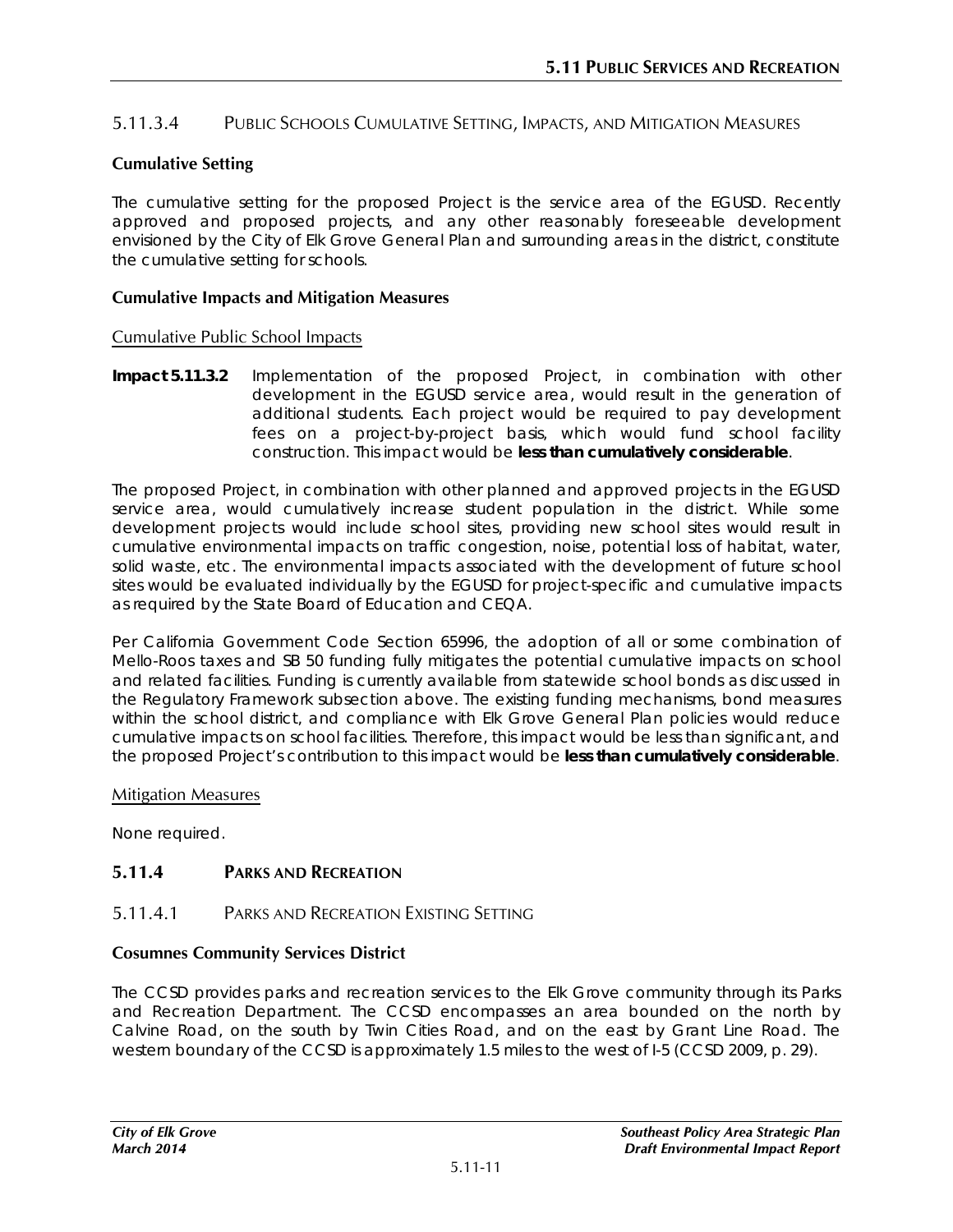The CCSD plans and designs new parks; owns, operates, and maintains parks and community centers; manages rentals of community centers, picnic sites, and sports fields; and offers recreation programs. Currently, the CCSD manages 92 parks, 18 miles of off-street trails, 2 community centers, 4 recreation centers, and 2 aquatics complexes. The Parks and Recreation Department has a staff of 68 full-time employees (CCSD 2014b).

The City and the CCSD maintain a goal of providing a minimum of 5 acres of active use park land per 1,000 residents (CCSD 2009; City of Elk Grove 2003b).

In addition to park facilities, the CCSD provides recreation services to the Elk Grove community. The district offers recreation programs for all ages, including special events, preschools, summer camps, teen programs, special interest classes, before- and after-school recreation, nontraditional sports, therapeutic recreation, youth and adult sports, and aquatic programming (CCSD 2014b).

## Park/Facility Standards

The Parks and Recreation Master Plan sets a park land acquisition and development goal of 5 acres per 1,000 residents through Quimby Act dedication and development impact fees or other fair share funding mechanism (CCSD 2009, p. 76). Quimby dedication accounts for active use recreation parks and facilities including neighborhood parks, community parks, special use parks, and sports complexes serving local residents. Additional land acquisition, consistent with the Parks, Trails and Open Space Element of the City's General Plan, may also be dedicated as part of the entitlement process. This may include open space, greenbelts, paseos, and trails.

#### *Park Descriptions and Service Standards*

Following are the park categories and associated descriptions and service standards used by the CCSD and the City in park facility planning and design (CCSD 2009, p. 120).

## *Local Parks*

The CSD used this classification for park development up through adoption of the Master Plan Update. The Update recommends an emphasis on development of larger parks to accommodate community needs. This would include Neighborhood Parks, Community Parks, and Regional Parks. Therefore, any future Local Park would fit in the Special Use Park classification.

## *Neighborhood Parks*

A neighborhood park should be 3 to 10 acres; however, some neighborhood parks are determined by use and facilities offered and not by size alone. The service radius for a neighborhood park is one-half mile or six blocks. Neighborhood parks should have safe pedestrian access for surrounding residents; parking may or may not be included but if included accounts for less than ten cars and provides for ADA access. Neighborhood parks serve the recreational and social focus of the adjoining neighborhoods and contribute to a distinct neighborhood identity.

## *Community Park*

Community parks generally range from 20 to 100 acres and are designed to be accessible to multiple neighborhoods and focus on meeting community‐based recreational needs, as well as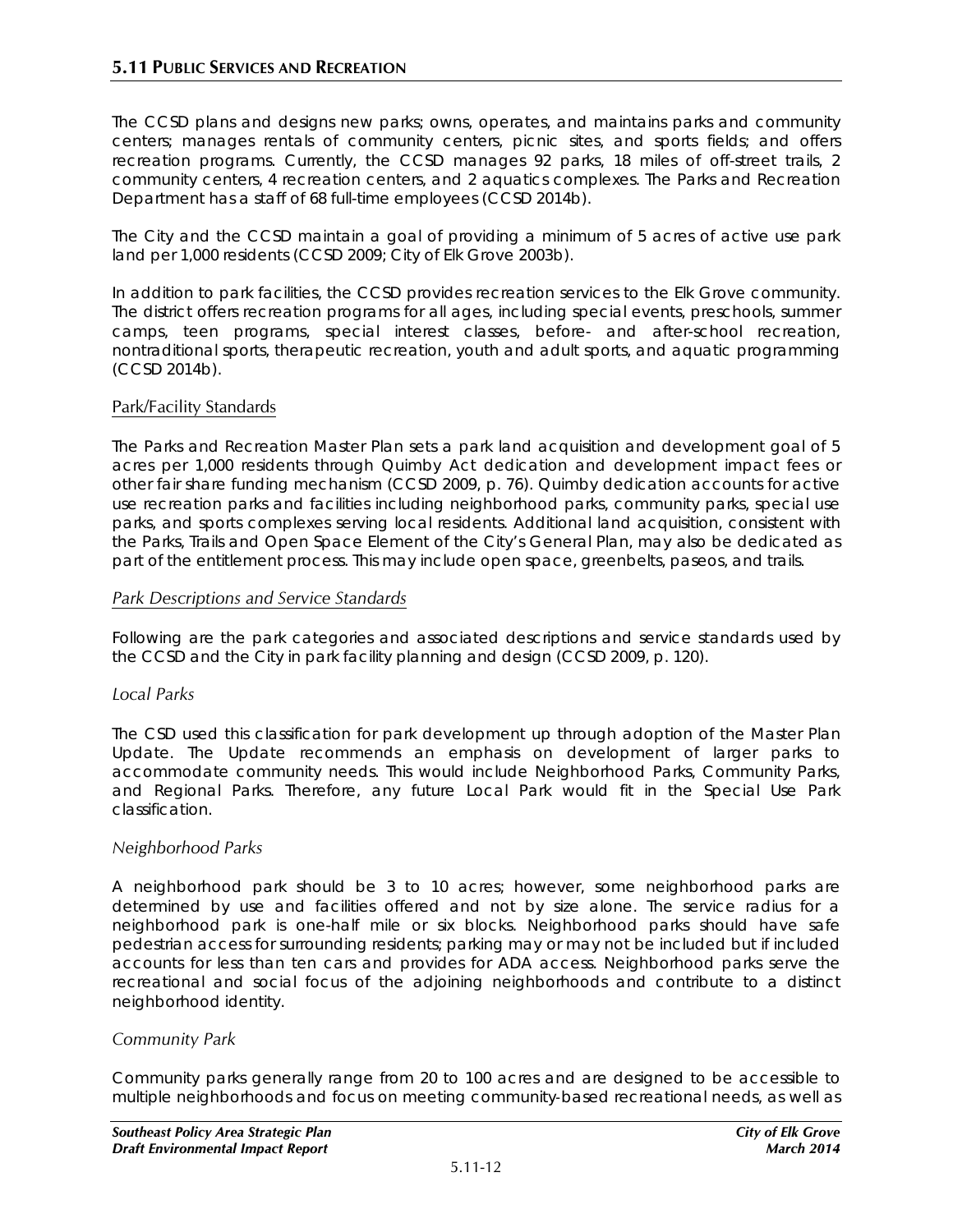preserving unique landscapes and open spaces. Community parks are generally larger in scale than neighborhood parks, but smaller than regional parks and are designed for residents who live within a 3‐mile radius. When possible, the park may be developed adjacent to a school.

Community parks provide recreational opportunities for the entire family and are designed to include facilities for specific recreational purposes such as the following: athletic fields, swimming pool, tennis courts, extreme sports amenity, recreation center, loop trails, picnic areas, reservable picnic shelters, sports courts, permanent restrooms, large turfed and landscaped areas, and a playground or spray ground. Passive outdoor recreation activities such as meditation, quiet reflection, and wildlife watching also take place at community parks.

## *Regional Park*

Regional parks serve a large area of several communities, residents within a city or county, or across multiple counties. Depending on activities within a regional park, users may travel as many as 60 miles for a visit. Regional parks include recreational opportunities such as soccer, softball, golf, boating, camping, conservation-wildlife viewing, and fishing. Although regional parks usually have a combination of passive areas and active facilities, they are likely to be predominantly natural resource–based parks.

A common size for a regional park is 100 to 1,000 acres, but some can be 2,000 to 5,000 acres in size. A regional park focuses on activities and natural features not included in most types of parks and often based on a specific scenic or recreational opportunity. Facilities could include those found in a community park as well as specialized amenities such as an art center, amphitheater, boating facility, golf course, or natural area with interpretive trails. Regional parks can and should promote tourism and economic development. Regional parks can enhance the economic vitality and identity of the entire region.

## *Sports Complex/Golf Facilities*

Sports complexes at community parks, regional parks, and stand‐alone sports complexes are developed to provide 4 to 16 fields or courts in one setting. A sports complex may also support extreme sports facilities, such as BMX and skateboarding. Sports complexes can be singlefocused or multi‐focused and can include indoor or outdoor facilities to serve the needs of both youth and adults. Outdoor fields should be lighted to maximize value and productivity of the complex. Agencies developing sports complexes focus on meeting the needs of residents while also attracting sport tournaments for economic purposes to the community.

## *Special Use Park/Facility*

Special use facilities are those spaces that don't fall within a typical park classification. A major difference between a special use facility and other parks is that they usually serve a single purpose whereas other park classifications are designed to offer multiple recreation opportunities. It is possible for a special use facility to be located inside another park. Special use facilities generally fall into four categories:

• Local Parks – Often referred to as pocket parks, tot lots, or landscaped public areas, local parks range from 1,500 square feet to 3 acres and include amenities such as small playgrounds targeted for ages 2 to 5, small sport courts, swings, benches, and landscaping. Local parks typically have a localized service radius of one-quarter mile and include passive and serve limited and/or isolated recreational needs.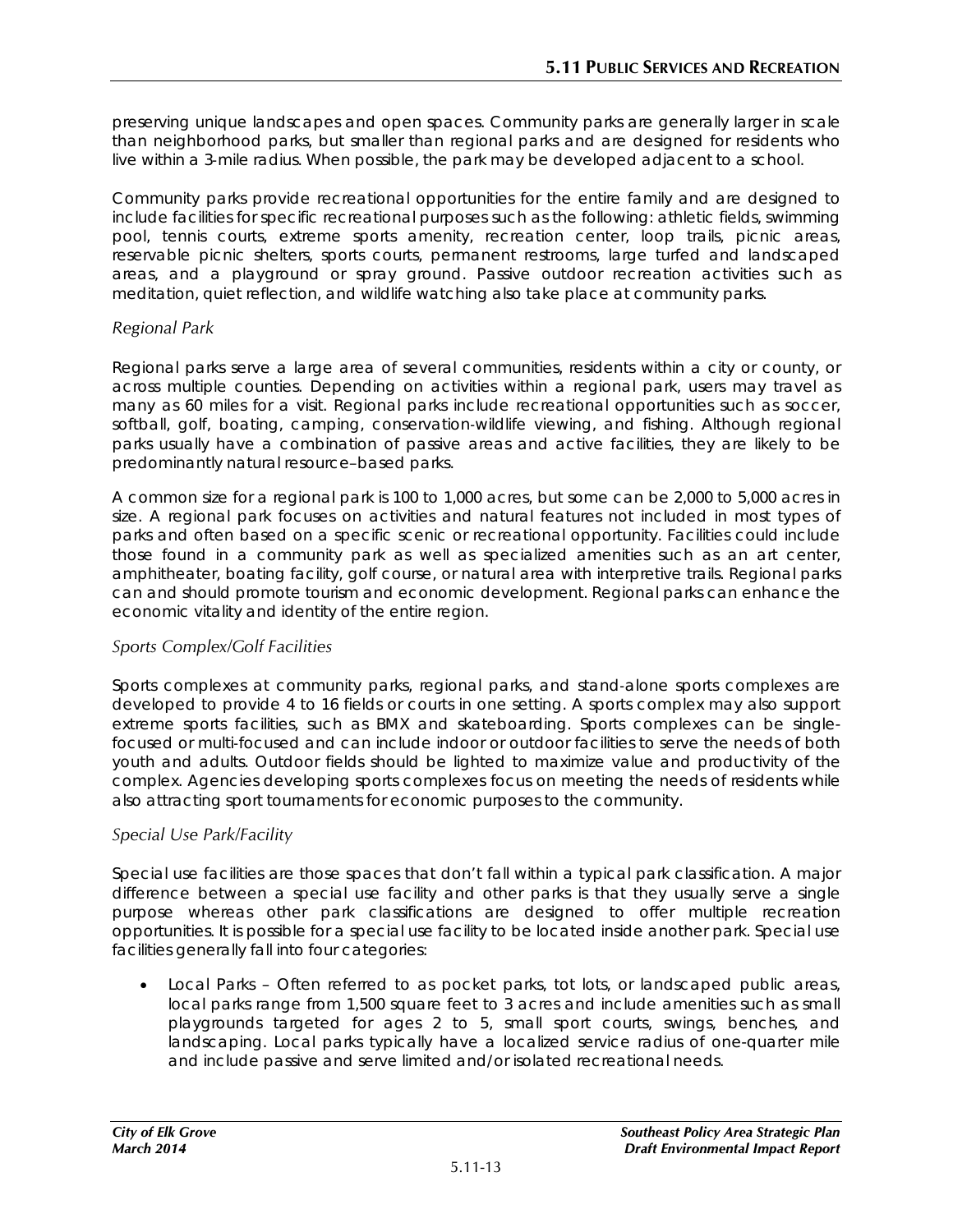- Historic/Cultural/Social Sites Unique local resources offering historical, educational, and cultural opportunities. Examples include historic downtown areas, commercial zones, plaza parks, performing arts parks, arboretums, display gardens, performing arts facilities, indoor theaters, churches, and amphitheaters. Frequently these are located in community or regional parks.
- Golf Courses Nine- and 18-hole complexes with ancillary facilities such as clubhouses, driving ranges, program space, and learning centers. These facilities are highly maintained and support a wide age range of males and females. Programs are targeted for daily use play, tournaments, leagues, clinics, and special events. Operational costs come from daily play, season pass holders, concessions, driving range fees, earned income opportunities, and sale of pro shop items.
- Indoor Recreation Facilities Specialized or single-purpose facilities. Examples include community centers, senior centers and community theaters. Frequently these are located in community or regional parks.
- Outdoor Recreation Facilities Examples include aquatic parks, disk golf, skateboard, BMX, and dog parks, which may be located in a park.

# *Greenbelts/Trails/Paseos*

Greenbelts, trails, and paseos are recognized for their ability to connect people and places and often include either paved or natural trails. Trails can also be loop trails in parks. Linking neighborhoods, parks, recreation facilities, attractions, and natural areas with a multi-use trail fulfills two guiding principles simultaneously: protecting natural areas along river and open space areas and providing people with a way to access and enjoy them. Multi-use trails also offer a safe, alternative form of transportation, substantial health benefits, habitat enhancements for plants and wildlife, and unique opportunities for outdoor education and cultural interpretation.

## *Open Space/Natural Area*

Open space and natural areas are undeveloped but may include natural or paved trails. Grasslands under power line corridors are one example; creek areas are another. Open space contains natural resources that can be managed for recreation and natural resource conservation values such as a desire to protect wildlife habitat, water quality and endangered species. Open space also can provide opportunities for nature-based, unstructured, low-impact recreational opportunities such as walking and nature viewing.

## **Funding**

## Landscape and Lighting Assessment District Funds

The CCSD's Landscape and Lighting Assessment District was originally formed in 1994 and included nine benefit zones. Subsequent zones were formed and added to the CCSD as areas in Elk Grove developed. As of 2008, 13 geographic benefit zones, plus a district‐wide benefit zone, have been created.

Fees are levied on parcels to provide funds for maintenance, repair, replacement, services, utilities, and capital improvements associated with parks, certain landscape medians owned by the City of Elk Grove, corridors, trails, open space, and recreation facilities. The assessment rates in each zone are set to be consistent with the benefits received by the property owners paying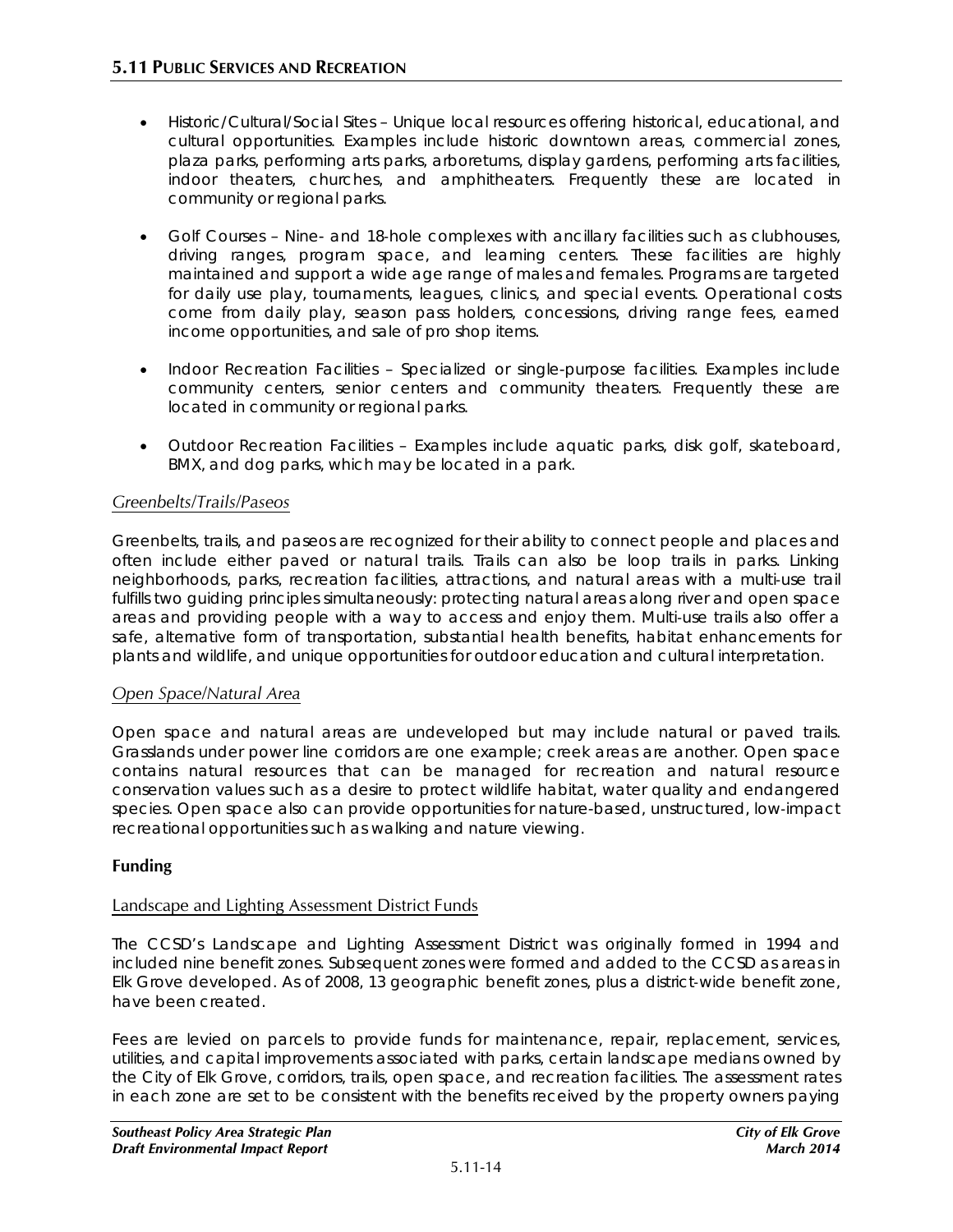the assessments in each zone. The facilities and benefits are specific to each zone, thus the rates vary based on the number and types of facilities present in that zone and the costs required to maintain them (CCSD 2009, pp. 100–101).

# Quimby Act Fees

Quimby Act fees are collected from developers in lieu of land dedication for parks and recreation facilities. The revenues must be used "for the purpose of developing new or rehabilitating existing neighborhood or community parks or recreational facilities to serve the subdivision." California Government Code Section 66477 provides the authority and formula for the dedication or the payment of fees for subdivisions. The City of Elk Grove conditions projects for the payment of Quimby fees, while the CCSD administers the fee collection.

#### Park Development Impact Fees

Park development impact fees (park fees) are a revenue source approved as part of a public facility financing plan. These fees are collected from developers at the time a building permit is issued. The revenue must be used to benefit the residents of the planning area from which the fee was collected. Park fees are collected in the East Franklin and Eastern Elk Grove areas, including the Elk Grove/West Vineyard and Eastern Elk Grove fee programs. The district is currently investigating the development of a district-wide park fee for park development in the non-Galt area of the district.

California Government Section 66000 et seq. sets forth the procedural requirement for establishing and collecting park fees. These procedures require that "a reasonable relationship or nexus must exist between a governmental exaction and the purpose of the condition." Funds are restricted for use in the project area where the park fees were paid and for identified facilities.

## Other Sources of Funding

New park facilities are also funded through property taxes, Mello-Roos funds, and grants. In addition, the City of Elk Grove identifies six plan area development impact fee programs in the City that are used to fund parks and related facilities in specific planning areas. These plan areas include Stonelake, Lakeside, Laguna West, Laguna Ridge, Eastern Elk Grove, and East Franklin.

## 5.11.4.2 PARKS AND RECREATION REGULATORY FRAMEWORK

## **State**

## Quimby Act

The goal of the 1975 Quimby Act (California Government Code Section 66477) was to require developers to help mitigate the impacts of property improvements by requiring them to set aside land, donate conservation easements, or pay fees for park improvements. The Quimby Act gave authority for passage of land dedication ordinances only to cities and counties, thus requiring special districts to work with cities and/or counties to receive parkland dedication and/or in-lieu fees. The fees must be paid and land conveyed directly to the local public agencies that provide parks and recreation services community-wide. Revenues generated through the Quimby Act cannot be used for the operation and maintenance of park facilities (Westrup 2002).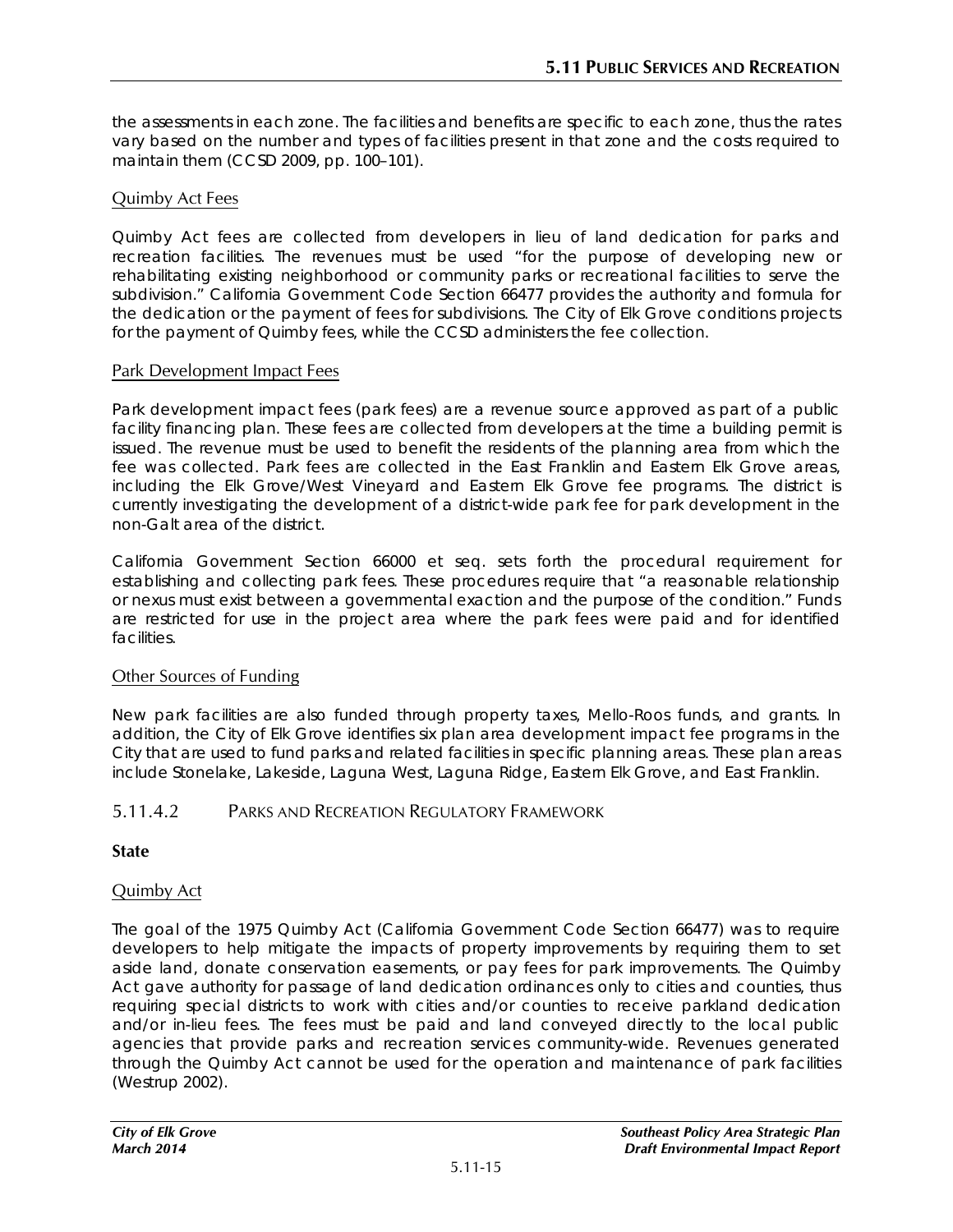Originally, the Quimby Act was designed to ensure "adequate" open space acreage in jurisdictions adopting Quimby Act standards (e.g., 3 to 5 acres per 1,000 residents). In some California communities, the acreage fee was very high where property values were high, and many local governments did not differentiate on their Quimby fees between infill projects and greenbelt developments. In 1982, the Quimby Act was substantially amended via Assembly Bill (AB) 1600. The amendments further defined acceptable uses of or restrictions on Quimby funds, provided acreage/population standards and formulas for determining the exaction, and indicated that the exactions must be closely tied (nexus) to a project's impacts as identified through traffic studies required by CEQA.

In other words, AB 1600 requires agencies to clearly show a reasonable relationship between the public need for the recreation facility or park land and the type of development project on which the fee is imposed (Westrup 2002). Cities or counties with a high ratio of parkland to inhabitants can set a standard of 5 acres per 1,000 residents for new development. Cities or counties with a lower ratio can only require the provision of up to 3 acres of parkland per 1,000 residents. The calculation of a city's or county's parkland-to-population ratio is based on a comparison of the population count of the last federal census to the amount of city- or countyowned parkland.

## **Local**

# City of Elk Grove General Plan

The following City of Elk Grove General Plan policies are relevant to public schools. The final authority for interpretation of these policy statements and determination of the project's consistency rests with the City Council.

- **"PTO-1** The City of Elk Grove supports the development, maintenance, and enhancement of parks and trails serving a variety of needs at the neighborhood, area, and citywide level. The City may seek to accomplish the provision of parks and trails in cooperation with the Elk Grove Community Services District."
	- *"PTO-1-Action 1* As part of the review of development projects, ensure that public parks and trails are provided which meet the City's criteria and which implement the City's Parks and Trails Master Plan."
- **"PTO-2** The City specifically supports the provision of parkland at a rate which exceeds the levels historically (prior to adoption of this General Plan) provided in Elk Grove. Parks shall be provided which meet community needs and desires."
	- *"PTO-2-Action 1* The City shall conduct a "nexus study" to determine the demand for parkland in the city and the reasonable relationship between the demand and the type of development project to support the imposition of parkland dedication and/or fees."
	- **"PTO-2-Action 2** To the extent consistent with applicable state law, the City shall develop criteria defining the types of parks and trails to be developed, including criteria defining desired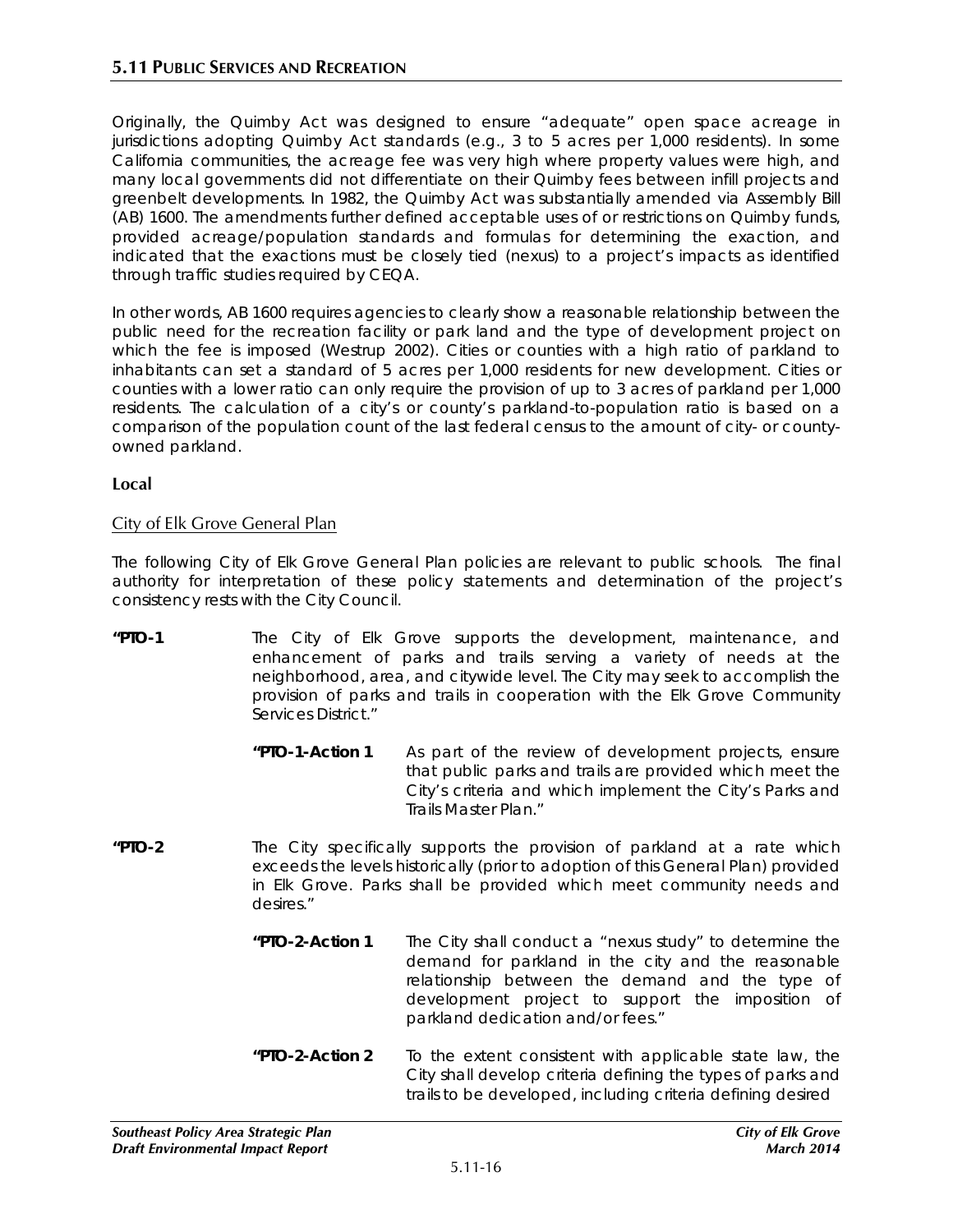- Park types and sizes
- Park facilities by type
- Locational criteria
- Spacing
- Trails and related facilities by type and function"
- *"PTO-2-Action 3 The City shall adopt a comprehensive Parks and Trails*  Master *Plan which provides information on parks criteria, planned parks, and offstreet recreational, walking, equestrian, and multi-use trails. Prior to the adoption of the parks standards and the Parks and Trails Master Plan, the City shall require the provision of parks as part of development projects to implement the City's parkland standards. The size, location, and facilities provided in these parks may be determined on a case-by-case basis."*
- **"PTO-3** Funding for maintenance of parks and/or trails shall be assured to the City's satisfaction prior to the approval of any Final Subdivision Map which contains or contributes to the need for a public parks and facilities."
	- *"PTO-3-Action 1 The City shall pursue the implementation of funding mechanisms to provide for the long-term maintenance of parks and/or trails in those instances where funding is not available* from *other sources. Such mechanisms may include local or regional assessment districts, homeowners associations, or other methods as determined appropriate by the City."*

## **City of Elk Grove – Park and Recreation Dedication and Fees**

Chapter 22.40 of the Elk Grove Municipal Code requires tentative subdivision and tentative parcel map applicants to dedicate land or pay an in-lieu fee for the development of neighborhood and community parks and provides a formula for calculating the in-lieu fee.

#### **Parks and Recreation Master Plan**

The Parks and Recreation Master Plan is a joint document prepared and approved by both the CCSD and the City of Elk Grove. The Master Plan was developed to guide both agencies in providing parks and recreation opportunities for residents in the City and in the CCSD boundaries. The Master Plan establishes a clear direction for the CCSD's core services and responsibilities, defines service priorities and capital investments, and outlines the manner in which the parks and recreation facilities and program services will be funded and delivered (CCSD 2009).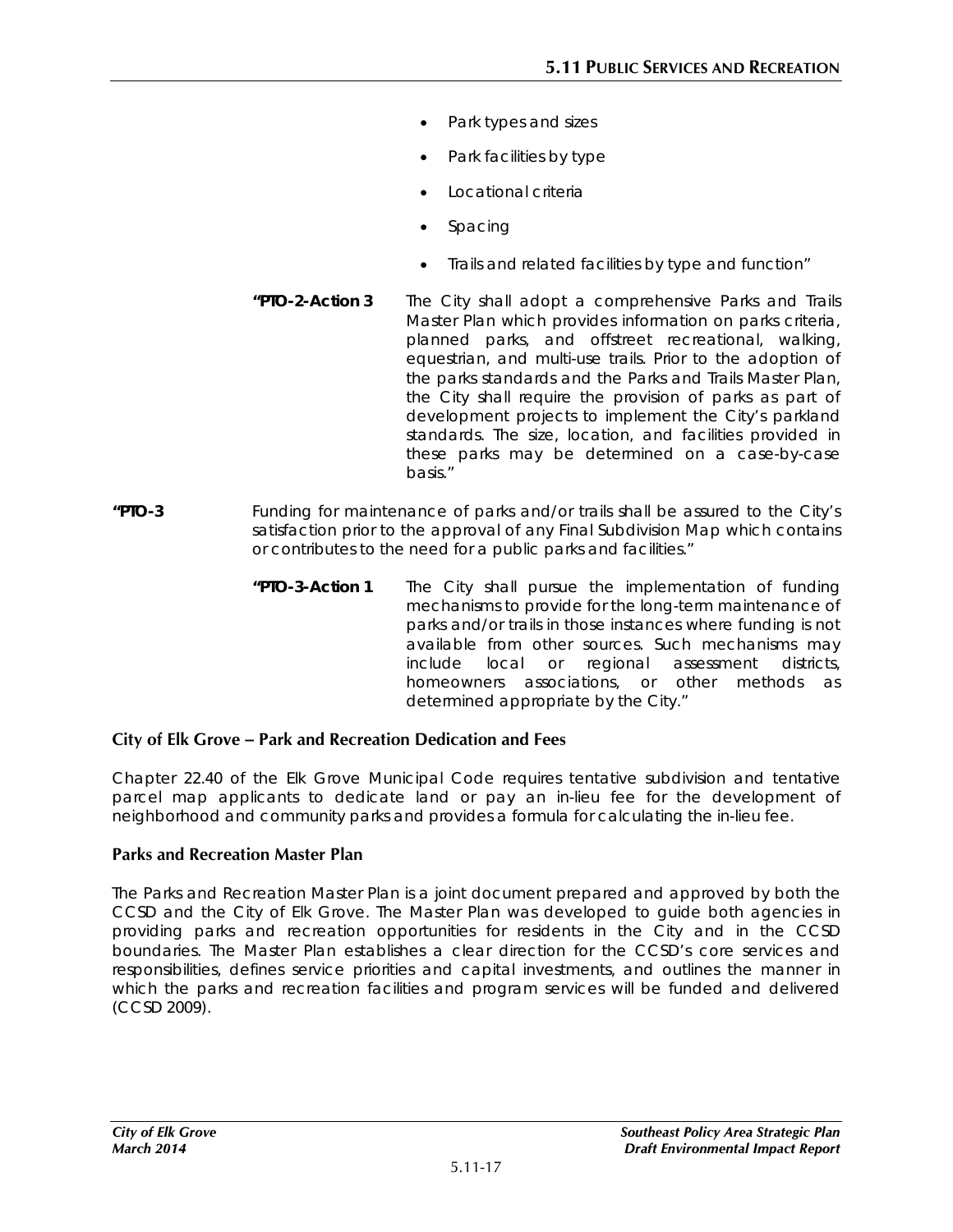# **Elk Grove Trails Master Plan**

The Elk Grove General Plan states that the City shall adopt a comprehensive Elk Grove Trails Master Plan. The Master Plan is the expression of the City's desire to have an exemplary off-street multi-use trail system that provides connectivity throughout the City and the wider Sacramento region in order to offer recreational opportunities and an alternative method for transportation for Elk Grove residents. In order to achieve this trail system, the City acknowledges that it is necessary to provide direction on where trails should be located, provide design standards and guidelines to describe the desired characteristics of trails, identify funding sources for trail planning, construction, and maintenance, establish prioritization criteria for which trail projects to implement first, and describe the City and interagency collaborative actions required to create the trail system. The City Council adopted the Master Plan in January 2007, but the plan is continually updated as goals are achieved, as new funding sources become available, and in order to ensure consistency with the Elk Grove General Plan.

# 5.11.4.3 PARKS AND RECREATION IMPACTS AND MITIGATION MEASURES

## **Standards of Significance**

The impact analysis provided below is based on the following CEQA Guidelines Appendix G thresholds of significance. A public services impact with regard to parks and recreation is considered significant if implementation of the project would result in the following:

1) Substantial adverse physical impacts associated with the provision of new or physically altered governmental facilities, need for new or physically altered governmental facilities, the construction of which could cause significant environmental impacts, in order to maintain acceptable service ratios or other performance objectives for parks.

## **Methodology**

The following impact analysis is based on the Project's population projections contained in Section 3.0, Demographics, as well as the City's park standards contained in the General Plan and the Parks and Recreation Master Plan.

#### Project Impacts and Mitigation Measures

## **Increased Demand for Park and Recreational Facilities**

**Impact 5.11.4.1** Implementation of the proposed Project would increase demand for park and recreation facilities, the construction of which could result in impacts on the physical environment. This impact would be **less than significant**.

As described in Section 3.0, Demographics, at buildout the proposed Project is anticipated to provide housing for 16,930 new residents. Based on City and CCSD parkland standards, which require a minimum of 5 acres of developed parkland per 1,000 residents, the City estimates that the proposed Project would generate the need for 84.7 acres of developed parkland.

The proposed land plan identifies approximately 61 acres of parks. As identified above, buildout of the land plan will require 84.7 acres of parks, making the land plan deficient by 23.7 acres. This deficiency will be address in one or more of the following ways: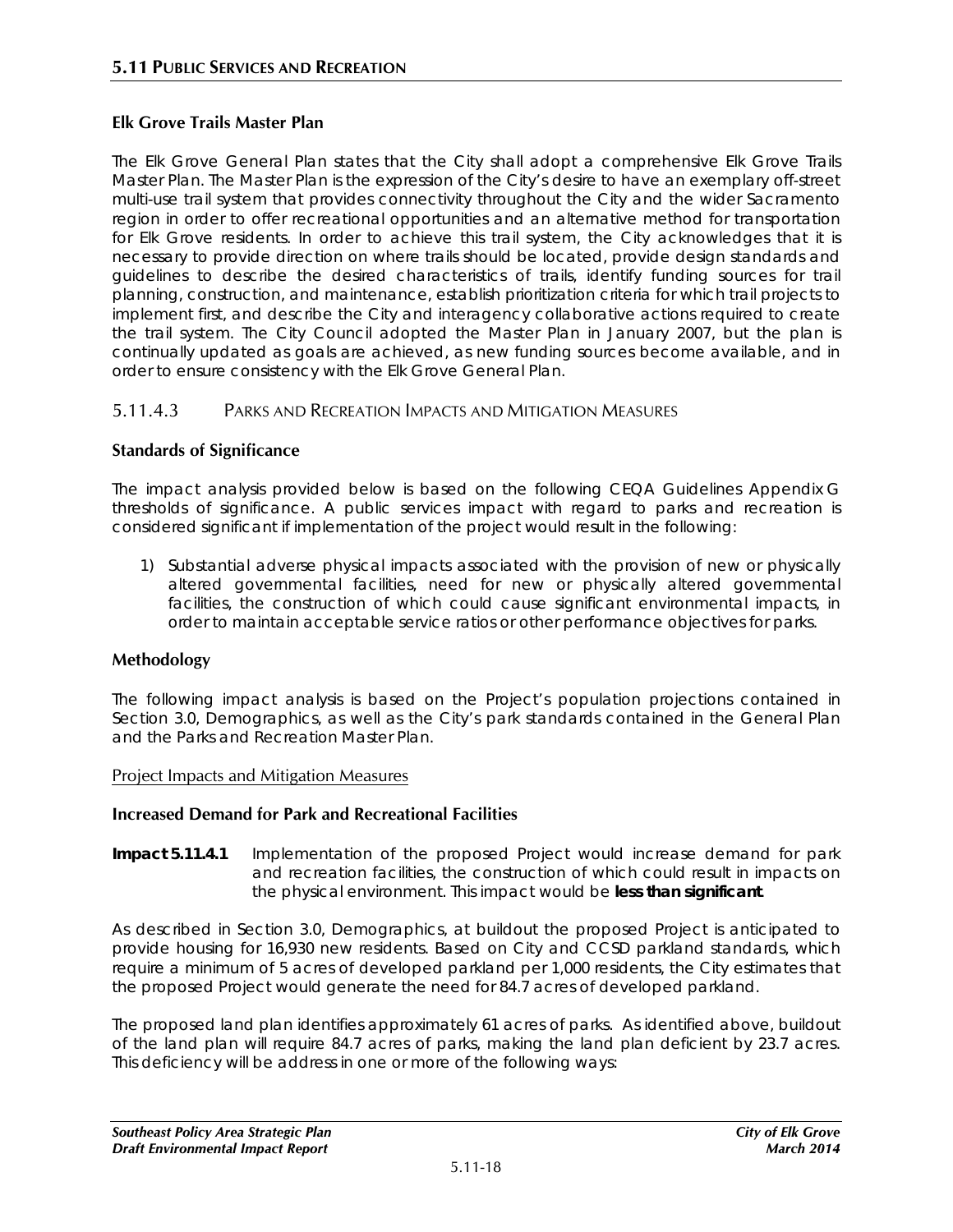- *1)* The Project will finance all or a portion of the acquisition, design, and construction of additional park land within the Laguna Ridge Specific Plan (the Reardan Community Park Site).
- *2)* The Project will develop with additional or larger local and neighborhood parks and a reduction in residential units through the tentative subdivision map process.
- *3)* The Project will include the development of the Sports Complex Overlay, which will provide parkland credit for open field spaces at the complex.

Impacts associated with the construction of park facilities are addressed in the individual technical sections of this Draft EIR (5.1 through 5.13). Potential impacts could include temporary aesthetic impacts, disturbance of biological and/or cultural resources, conversion of agricultural land, temporary air emissions, soil erosion and water quality degradation, handling of hazardous materials such as fuels, temporary excessive noise, and temporary construction traffic. The provision of parks and recreational facilities is considered as part of the development of the Project area, and there would be no additional impact beyond that identified for the Project as a whole. Therefore, this impact would be **less than significant**.

## Mitigation Measures

None required.

## **Project Consistency with Elk Grove Trails Master Plan**

**Impact 5.11.4.2** Individual development projects within the Project area would be reviewed to ensure compliance with the Elk Grove Trails Master Plan. This impact would be **less than significant**.

Currently, there are no trails within or adjacent to the Project area. According to the Elk Grove Trails Master Plan map, the City has planned for a multipurpose trail along Whitelock Parkway north of the Project area that would also extend south through the eastern portion of the Project area to the drainage channel and then west and east along the channel as well as through the western portion of the Project area parallel to Bruceville Road.

Although the proposed Land Plan does not identify specific trail alignments within the Project area, the proposed vision statement and guiding principles for the Project support the incorporation of pedestrian and bike paths/trails as part of a complete transportation network. Furthermore, as part of the development review process, the City would ensure that individual development proposals within the Project area would provide trail segments consistent with the Elk Grove Trails Master Plan.

Impacts associated with the construction of a trail system within the Project area are addressed in the individual technical sections of this Draft EIR (5.1 through 5.13). Potential impacts could include temporary aesthetic impacts, disturbance of biological and/or cultural resources, conversion of agricultural land, temporary air emissions, soil erosion and water quality degradation, handling of hazardous materials such as fuels, temporary excessive noise, and temporary construction traffic. The development of trails is considered as part of the development of the Project area, and there would be no additional impact beyond that identified for the Project as a whole. Therefore, this impact would be **less than significant**.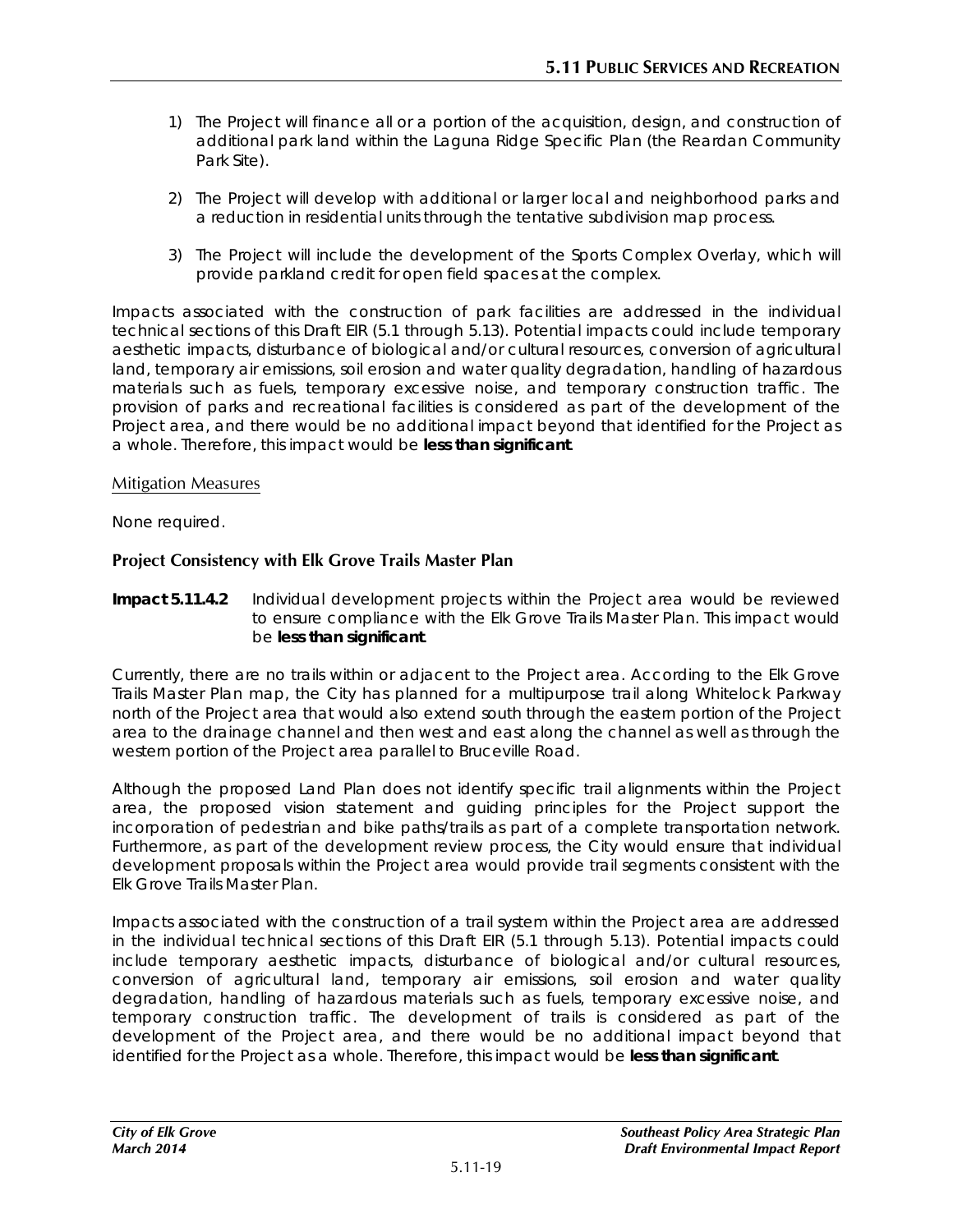## Mitigation Measures

None required.

5.11.4.4 PARKS AND RECREATION CUMULATIVE SETTING, IMPACTS, AND MITIGATION **MEASURES** 

#### **Cumulative Setting**

The cumulative setting for parks and recreation is the CCSD service area.

Cumulative Impacts and Mitigation Measures

#### **Cumulative Impacts to Park and Recreational Facilities**

**Impact 5.11.4.3** Implementation of the proposed Project, in combination with other development within the CCSD service area, would result in a cumulative increase in demand for parkland and recreational facilities, the construction of which could impact the physical environment. This impact would be **less than cumulatively considerable**.

The proposed Project, in combination with other proposed, approved, and reasonably foreseeable development in the City, would contribute to a cumulative increase in the demand for parks and recreational facilities. The City ensures that adequate developed parkland and associated facilities are provided to City residents in accordance with the established minimum standard of 5 acres of developed parkland per 1,000 residents as part of the development review process. Funding from Quimby Act fees, park development impact fees, landscape and lighting funds, and other sources such as property taxes, Mello-Roos funds, and grants provide sufficient resources for the design, construction, and maintenance of new parks and associated facilities needed to accommodate future growth within the CCSD service area. Therefore, this impact would be less than significant. The proposed Project would provide adequate developed parkland for future residents and comply with the City/CCSD standard. Therefore, the proposed Project's contribution to this impact would be **less than cumulatively considerable**.

#### Mitigation Measures

None required.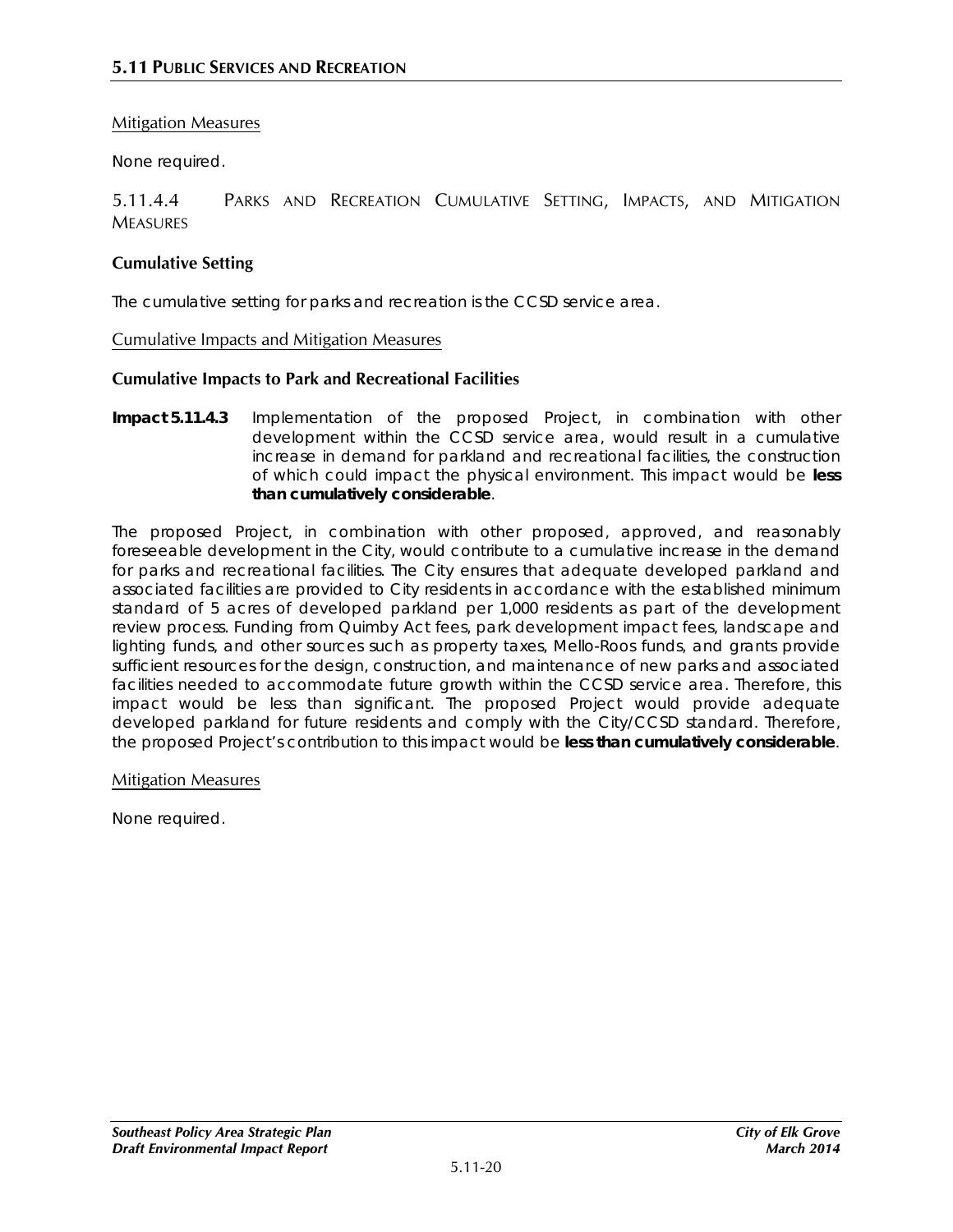## **REFERENCES**

- CCSD (Cosumnes Community Services District). 2009. *Parks and Recreation Master Plan Summary Report, September 2009 Update*.
- ———. 2014a. "About the Cosumnes CSD Fire Department." Accessed January 14. http://www.yourcsd.com/fire/.

———. 2014b. "About Parks & Recreation." Accessed January 15. http://www.yourcsd.com/parks/.

CDE (California Department of Education). Educational Demographics Unit. 2014. *Enrollment by Grade for 2012–13: Elk Grove Unified Report*. Accessed January 15. http://dq.cde.ca.gov/dataquest/Enrollment/GradeEnr.aspx?cChoice=DistEnrGrd&cYear =2012-13&cSelect=3467314-- ELK%20GROVE%20UNIFIED&TheCounty=&cLevel=District&cTopic=Enrollment&myTimeFra

me=S&cType=ALL&cGender=B.

City of Elk Grove. 2003a. *City of Elk Grove General Plan Background Report*.

———. 2003b. *City of Elk Grove General Plan*.

———. 2007. *City of Elk Grove Trails Master Plan*.

- ———. 2012. *City of Elk Grove California Annual Budget 2013–2014*.
- ———. 2013. *City of Elk Grove Fieldstone North Draft Initial Study and Notice of Intent to Adopt a Subsequent Mitigated Negative Declaration*.
- EGUSD (Elk Grove Unified School District). 2011. *Elk Grove Unified School District Secondary Attendance Areas*.
- ———. 2014. Elk Grove Unified School District website. Accessed January 15. http://www.egusd.net/index.cfm.
- Westrup, Laura. 2002. Planning Division, California Department of Parks and Recreation. *Quimby Act 101: An Abbreviated Overview***.**